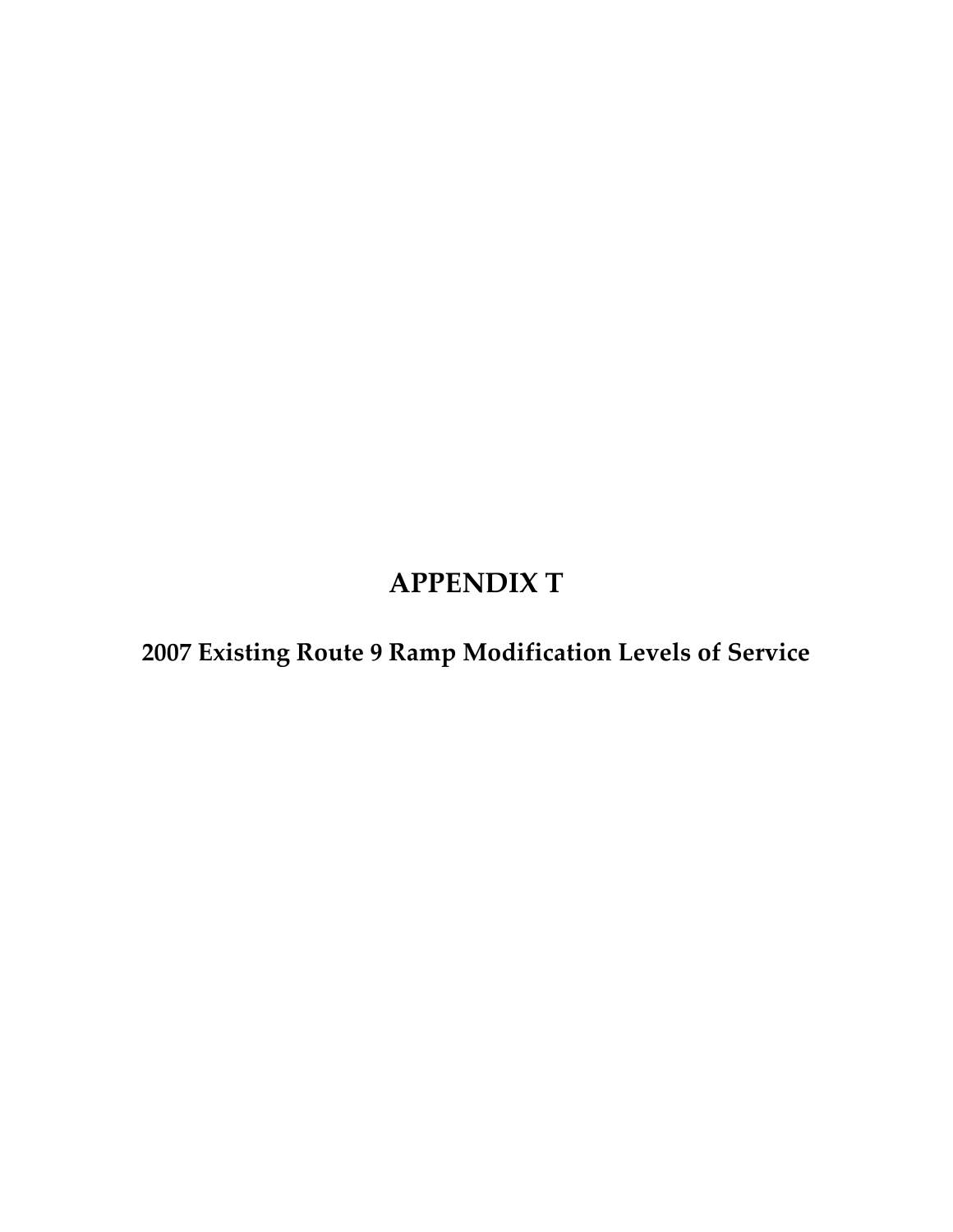4: Rte 9 & Harvard Pilgrim Site Driveway

| Lane Group              | EBL    | <b>EBT</b>      | <b>EBR</b>   | <b>WBL</b> | <b>WBT</b>     | <b>WBR</b>     | <b>NBL</b>  | <b>NBT</b>   | <b>NBR</b> | <b>SBL</b>              | <b>SBT</b>     | <b>SBR</b>     |
|-------------------------|--------|-----------------|--------------|------------|----------------|----------------|-------------|--------------|------------|-------------------------|----------------|----------------|
| Lane Configurations     | ۳      | ተተኈ             |              | ۲          | ተተተ            | ۴              |             | 4            | ۴          | ۲                       | 4              | ۴              |
| Volume (vph)            | 140    | 2416            | 230          | 140        | 1398           | 451            | 3           | $\mathbf{0}$ | 29         | 25                      | 139            | 22             |
| Ideal Flow (vphpl)      | 1900   | 1900            | 1900         | 1900       | 1900           | 1900           | 1900        | 1900         | 1900       | 1900                    | 1900           | 1900           |
| Lane Util. Factor       | 1.00   | 0.91            | 0.91         | 1.00       | 0.91           | 1.00           | 1.00        | 1.00         | 1.00       | 0.95                    | 0.95           | 1.00           |
| Frt                     |        | 0.987           |              |            |                | 0.850          |             |              | 0.850      |                         |                | 0.850          |
| <b>Flt Protected</b>    | 0.950  |                 |              | 0.950      |                |                |             | 0.950        |            | 0.950                   | 0.999          |                |
| Satd. Flow (prot)       | 1770   | 5019            | 0            | 1770       | 5085           | 1583           | 0           | 1770         | 1583       | 1681                    | 1768           | 1583           |
| <b>Flt Permitted</b>    | 0.950  |                 |              | 0.950      |                |                |             | 0.950        |            | 0.950                   | 0.999          |                |
| Satd. Flow (perm)       | 1770   | 5019            | 0            | 1770       | 5085           | 1583           | 0           | 1770         | 1583       | 1681                    | 1768           | 1583           |
| Right Turn on Red       |        |                 | Yes          |            |                | Yes            |             |              | Yes        |                         |                | Yes            |
| Satd. Flow (RTOR)       |        | 17              |              |            |                | 471            |             |              | 32         |                         |                | 24             |
| Link Speed (mph)        |        | 30              |              |            | 30             |                |             | 30           |            |                         | 30             |                |
| Link Distance (ft)      |        | 324             |              |            | 359            |                |             | 181          |            |                         | 248            |                |
| Travel Time (s)         |        | 7.4             |              |            | 8.2            |                |             | 4.1          |            |                         | 5.6            |                |
| Peak Hour Factor        | 0.92   | 0.92            | 0.92         | 0.92       | 0.92           | 0.92           | 0.92        | 0.92         | 0.92       | 0.92                    | 0.92           | 0.92           |
| Adj. Flow (vph)         | 152    | 2626            | 250          | 152        | 1520           | 490            | 3           | $\pmb{0}$    | 32         | 27                      | 151            | 24             |
| Shared Lane Traffic (%) |        |                 |              |            |                |                |             |              |            | 10%                     |                |                |
| Lane Group Flow (vph)   | 152    | 2876            | $\mathbf{0}$ | 152        | 1520           | 490            | $\mathbf 0$ | 3            | 32         | 24                      | 154            | 24             |
| Turn Type               | Prot   |                 |              | Prot       |                | Perm           | Split       |              | custom     | Split                   |                | custom         |
| <b>Protected Phases</b> | 1      | $6\phantom{a}$  |              | 5          | $\overline{2}$ |                | 8           | 8            |            | 4                       | $\overline{4}$ |                |
| <b>Permitted Phases</b> |        |                 |              |            |                | 2              |             |              | 58         |                         |                | 14             |
| <b>Detector Phase</b>   | 1      | $6\phantom{1}6$ |              | 5          | $\overline{2}$ | $\overline{2}$ | 8           | 8            | 58         | $\overline{\mathbf{4}}$ | $\overline{4}$ | 14             |
| Switch Phase            |        |                 |              |            |                |                |             |              |            |                         |                |                |
| Minimum Initial (s)     | 6.0    | 10.0            |              | 6.0        | 10.0           | 10.0           | 5.0         | 5.0          |            | 5.0                     | 5.0            |                |
| Minimum Split (s)       | 14.0   | 23.0            |              | 12.0       | 23.0           | 23.0           | 10.0        | 10.0         |            | 10.0                    | 10.0           |                |
| Total Split (s)         | 22.0   | 58.0            | 0.0          | 14.0       | 50.0           | 50.0           | 10.0        | 10.0         | 24.0       | 12.0                    | 12.0           | 34.0           |
| Total Split (%)         | 18.3%  | 48.3%           | 0.0%         | 11.7%      | 41.7%          | 41.7%          | 8.3%        | 8.3%         | 20.0%      | 10.0%                   | 10.0%          | 28.3%          |
| Maximum Green (s)       | 16.0   | 51.0            |              | 8.0        | 43.0           | 43.0           | 5.0         | 5.0          |            | 7.0                     | 7.0            |                |
| Yellow Time (s)         | 4.0    | 5.0             |              | 4.0        | 5.0            | 5.0            | 3.0         | 3.0          |            | 3.0                     | 3.0            |                |
| All-Red Time (s)        | 2.0    | 2.0             |              | 2.0        | 2.0            | 2.0            | 2.0         | 2.0          |            | 2.0                     | 2.0            |                |
| Lost Time Adjust (s)    | $-2.0$ | $-3.0$          | 0.0          | $-2.0$     | $-3.0$         | $-3.0$         | $-1.0$      | $-1.0$       | $-2.0$     | $-1.0$                  | $-1.0$         | $-2.0$         |
| Total Lost Time (s)     | 4.0    | 4.0             | 4.0          | 4.0        | 4.0            | 4.0            | 4.0         | 4.0          | 4.0        | 4.0                     | 4.0            | 4.0            |
| Lead/Lag                | Lead   | Lag             |              | Lead       | Lag            | Lag            |             |              |            |                         |                |                |
| Lead-Lag Optimize?      | Yes    | Yes             |              | Yes        | Yes            | Yes            |             |              |            |                         |                |                |
| Vehicle Extension (s)   | 3.0    | 3.0             |              | 3.0        | 3.0            | 3.0            | 3.0         | 3.0          |            | 3.0                     | 3.0            |                |
| <b>Recall Mode</b>      | None   | C-Max           |              | None       | C-Max          | C-Max          | None        | None         |            | None                    | None           |                |
| Walk Time (s)           |        |                 |              |            |                |                |             |              |            |                         |                |                |
| Flash Dont Walk (s)     |        |                 |              |            |                |                |             |              |            |                         |                |                |
| Pedestrian Calls (#/hr) |        |                 |              |            |                |                |             |              |            |                         |                |                |
| Act Effct Green (s)     | 16.5   | 70.8            |              | 18.0       | 72.3           | 72.3           |             | 6.0          | 23.2       | 8.0                     | 8.0            | 26.1           |
| Actuated g/C Ratio      | 0.14   | 0.59            |              | 0.15       | 0.60           | 0.60           |             | 0.05         | 0.19       | 0.07                    | 0.07           | 0.22           |
| v/c Ratio               | 0.63   | 0.97            |              | 0.57       | 0.50           | 0.43           |             | 0.03         | 0.10       | 0.21                    | 1.31           | 0.07           |
| <b>Control Delay</b>    | 60.3   | 35.4            |              | 56.2       | 17.2           | 4.3            |             | 55.3         | 10.2       | 57.9                    | 229.3          | 8.2            |
| Queue Delay             | 0.0    | 0.0             |              | 0.0        | 0.0            | 0.0            |             | 0.0          | 0.0        | 0.0                     | 0.0            | 0.0            |
| <b>Total Delay</b>      | 60.3   | 35.4            |              | 56.2       | 17.2           | 4.3            |             | 55.3         | 10.2       | 57.9                    | 229.3          | 8.2            |
| LOS                     | E      | D               |              | E          | B              | $\mathsf{A}$   |             | E            | B          | E                       | F              | $\overline{A}$ |
| Approach Delay          |        | 36.6            |              |            | 17.0           |                |             | 14.1         |            |                         | 182.7          |                |
| Approach LOS            |        | D               |              |            | B              |                |             | B            |            |                         | F              |                |
| 90th %ile Green (s)     | 16.0   | 51.0            |              | 8.0        | 43.0           | 43.0           | 5.0         | 5.0          |            | 7.0                     | 7.0            |                |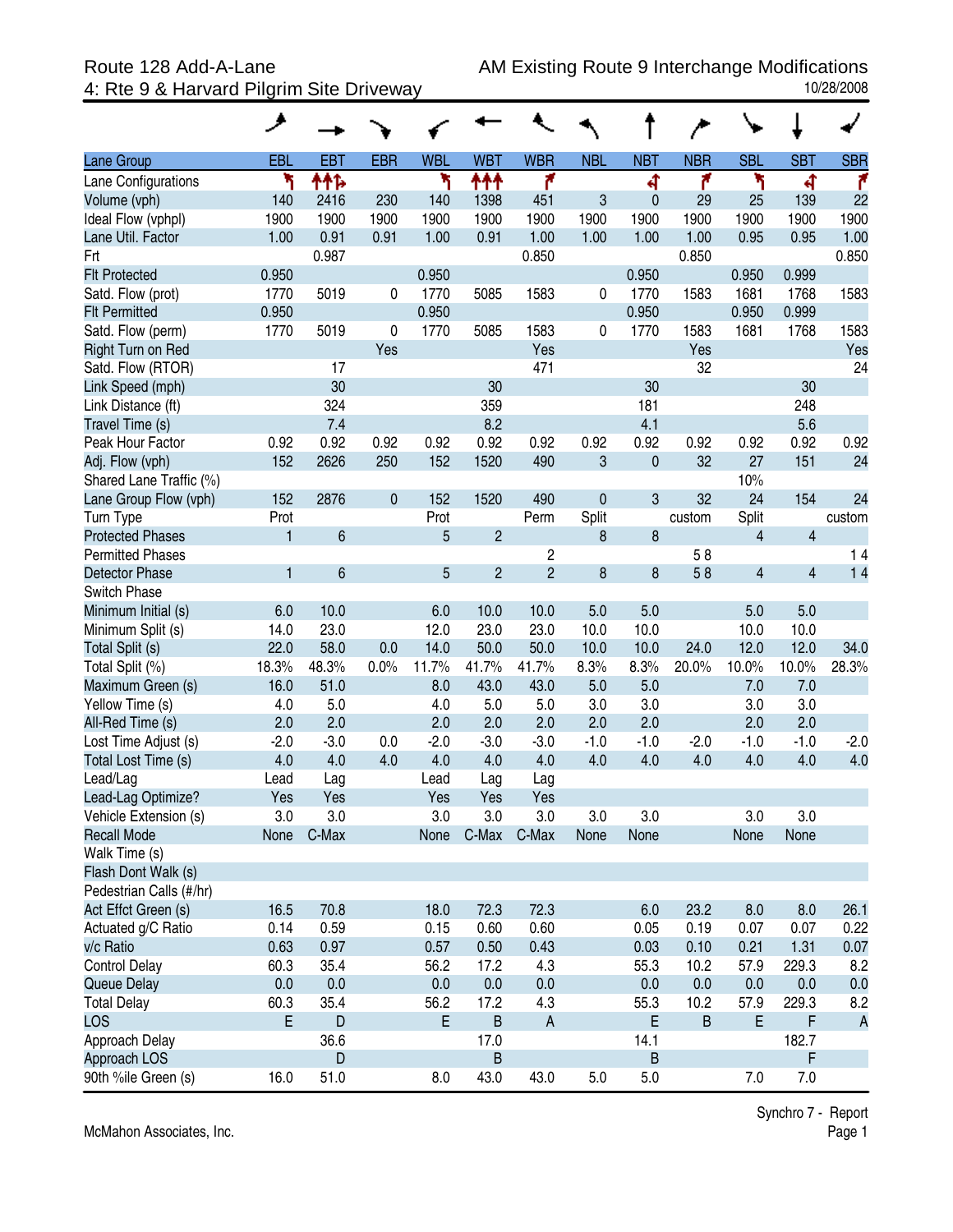| Lane Group              | ø9      |
|-------------------------|---------|
| Lane Configurations     |         |
| Volume (vph)            |         |
| Ideal Flow (vphpl)      |         |
| Lane Util. Factor       |         |
| Frt                     |         |
| <b>Flt Protected</b>    |         |
| Satd. Flow (prot)       |         |
| <b>Flt Permitted</b>    |         |
| Satd. Flow (perm)       |         |
| Right Turn on Red       |         |
| Satd. Flow (RTOR)       |         |
| Link Speed (mph)        |         |
| Link Distance (ft)      |         |
| Travel Time (s)         |         |
| Peak Hour Factor        |         |
| Adj. Flow (vph)         |         |
| Shared Lane Traffic (%) |         |
| Lane Group Flow (vph)   |         |
| Turn Type               |         |
| <b>Protected Phases</b> | 9       |
| <b>Permitted Phases</b> |         |
| <b>Detector Phase</b>   |         |
| Switch Phase            |         |
| Minimum Initial (s)     | 4.0     |
| Minimum Split (s)       | 26.0    |
| Total Split (s)         | 26.0    |
| Total Split (%)         | 22%     |
| Maximum Green (s)       | 16.0    |
| Yellow Time (s)         | 10.0    |
| All-Red Time (s)        | 0.0     |
| Lost Time Adjust (s)    |         |
| Total Lost Time (s)     |         |
| Lead/Lag                |         |
| Lead-Lag Optimize?      |         |
| Vehicle Extension (s)   | 3.0     |
| <b>Recall Mode</b>      | None    |
| Walk Time (s)           | $5.0\,$ |
| Flash Dont Walk (s)     | 11.0    |
| Pedestrian Calls (#/hr) | 1       |
| Act Effct Green (s)     |         |
| Actuated g/C Ratio      |         |
| v/c Ratio               |         |
| <b>Control Delay</b>    |         |
| Queue Delay             |         |
| <b>Total Delay</b>      |         |
| <b>LOS</b>              |         |
| Approach Delay          |         |
| Approach LOS            |         |
| 90th %ile Green (s)     | 16.0    |
|                         |         |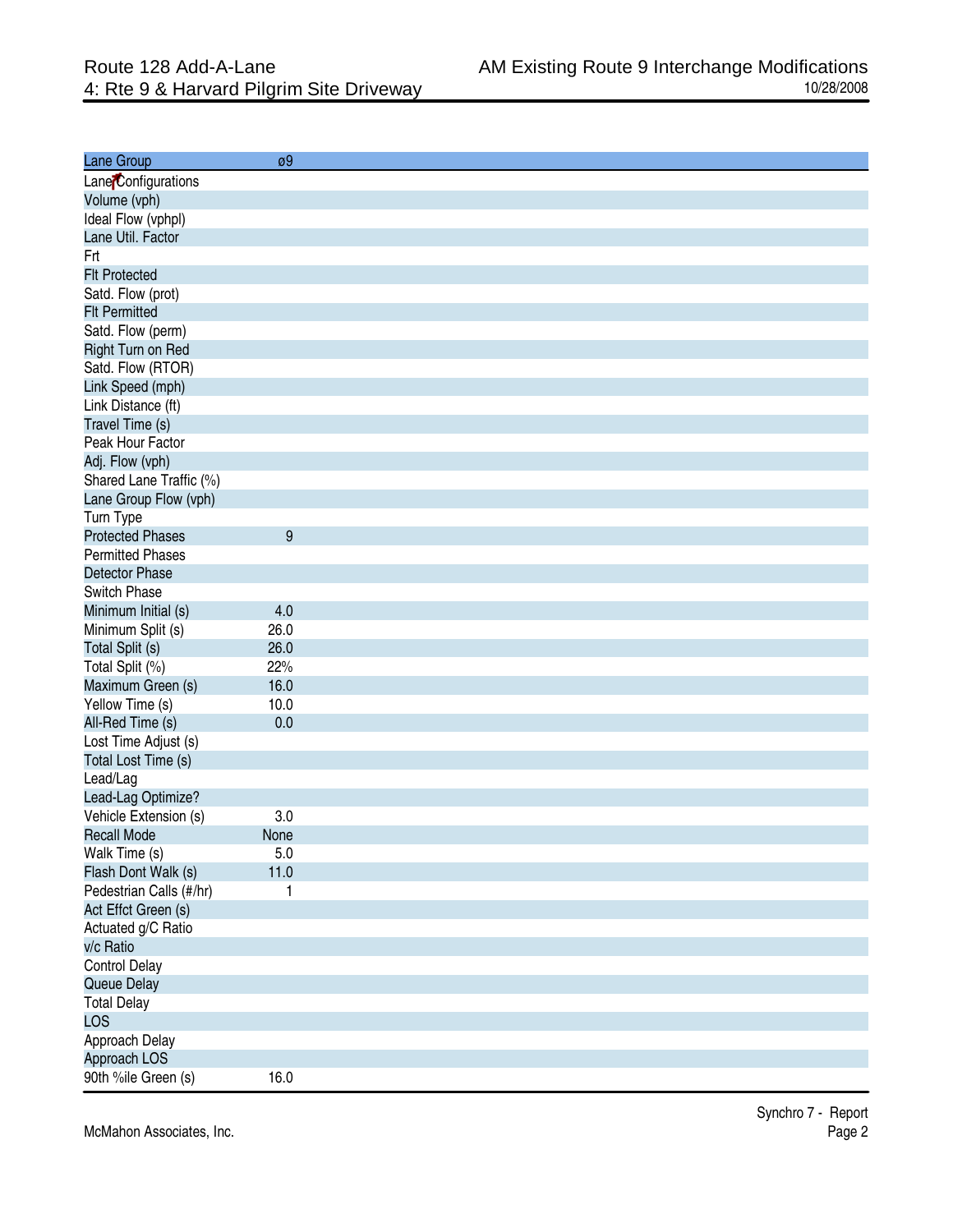|                                                                     | ◢          |             |            |            |             |                        |            |             |             |             |              |             |
|---------------------------------------------------------------------|------------|-------------|------------|------------|-------------|------------------------|------------|-------------|-------------|-------------|--------------|-------------|
| Lane Group                                                          | <b>EBL</b> | <b>EBT</b>  | <b>EBR</b> | <b>WBL</b> | <b>WBT</b>  | <b>WBR</b>             | <b>NBL</b> | <b>NBT</b>  | <b>NBR</b>  | <b>SBL</b>  | <b>SBT</b>   | <b>SBR</b>  |
| 90th %ile Term Code                                                 | Max        | Coord       |            | Max        | Coord       | Coord                  | Max        | Max         |             | Max         | Max          |             |
| 70th %ile Green (s)                                                 | 17.8       | 65.8        |            | 19.2       | 67.2        | 67.2                   | 5.0        | 5.0         |             | 7.0         | 7.0          |             |
| 70th %ile Term Code                                                 | Gap        | Coord       |            | Gap        | Coord       | Coord                  | Max        | Max         |             | Max         | Max          |             |
| 50th %ile Green (s)                                                 | 15.5       | 66.7        |            | 18.3       | 69.5        | 69.5                   | 5.0        | 5.0         |             | 7.0         | 7.0          |             |
| 50th %ile Term Code                                                 | Gap        | Coord       |            | Gap        | Coord       | Coord                  | Max        | Max         |             | Max         | Max          |             |
| 30th %ile Green (s)                                                 | 13.2       | 77.3        |            | 17.7       | 81.8        | 81.8                   | 0.0        | 0.0         |             | 7.0         | 7.0          |             |
| 30th %ile Term Code                                                 | Gap        | Coord       |            | Gap        | Coord       | Coord                  | Skip       | Skip        |             | Max         | Max          |             |
| 10th %ile Green (s)                                                 | 9.8        | 78.3        |            | 16.7       | 85.2        | 85.2                   | 0.0        | 0.0         |             | 7.0         | 7.0          |             |
| 10th %ile Term Code                                                 | Gap        | Coord       |            | Gap        | Coord       | Coord                  | Skip       | Skip        |             | Max         | Max          |             |
| Queue Length 50th (ft)                                              | 111        | 754         |            | 108        | 230         | 28                     |            | 2           | 0           | 18          | ~161         | 0           |
| Queue Length 95th (ft)                                              | 182        | #1120       |            | #269       | 451         | 70                     |            | 13          | 21          | 49          | #305         | 13          |
| Internal Link Dist (ft)                                             |            | 244         |            |            | 279         |                        |            | 101         |             |             | 168          |             |
| Turn Bay Length (ft)                                                |            |             |            |            |             |                        |            |             |             |             |              |             |
| Base Capacity (vph)                                                 | 271        | 2969        |            | 265        | 3065        | 1141                   |            | 89          | 332         | 112         | 118          | 387         |
| <b>Starvation Cap Reductn</b>                                       | 0          | $\mathbf 0$ |            | 0          | $\mathbf 0$ | $\mathbf 0$            |            | $\mathbf 0$ | $\mathbf 0$ | $\mathbf 0$ | $\mathbf{0}$ | $\mathbf 0$ |
| Spillback Cap Reductn                                               | 0          | 0           |            | 0          | 0           | $\mathbf 0$            |            | 0           | 0           | $\pmb{0}$   | 0            | 0           |
| Storage Cap Reductn                                                 | 0          | $\pmb{0}$   |            | 0          | $\mathbf 0$ | $\mathbf{0}$           |            | $\mathbf 0$ | $\mathbf 0$ | 0           | 0            | $\mathbf 0$ |
| Reduced v/c Ratio                                                   | 0.56       | 0.97        |            | 0.57       | 0.50        | 0.43                   |            | 0.03        | 0.10        | 0.21        | 1.31         | 0.06        |
| <b>Intersection Summary</b>                                         |            |             |            |            |             |                        |            |             |             |             |              |             |
| Area Type:                                                          | Other      |             |            |            |             |                        |            |             |             |             |              |             |
| Cycle Length: 120                                                   |            |             |            |            |             |                        |            |             |             |             |              |             |
| Actuated Cycle Length: 120                                          |            |             |            |            |             |                        |            |             |             |             |              |             |
| Offset: 0 (0%), Referenced to phase 2:WBT and 6:EBT, Start of Green |            |             |            |            |             |                        |            |             |             |             |              |             |
| Natural Cycle: 145                                                  |            |             |            |            |             |                        |            |             |             |             |              |             |
| Control Type: Actuated-Coordinated                                  |            |             |            |            |             |                        |            |             |             |             |              |             |
| Maximum v/c Ratio: 1.31                                             |            |             |            |            |             |                        |            |             |             |             |              |             |
| Intersection Signal Delay: 34.1                                     |            |             |            |            |             | Intersection LOS: C    |            |             |             |             |              |             |
| Intersection Capacity Utilization 80.6%                             |            |             |            |            |             | ICU Level of Service D |            |             |             |             |              |             |
| Analysis Period (min) 15                                            |            |             |            |            |             |                        |            |             |             |             |              |             |
| Volume exceeds capacity, queue is theoretically infinite.<br>$\sim$ |            |             |            |            |             |                        |            |             |             |             |              |             |
| Queue shown is maximum after two cycles.                            |            |             |            |            |             |                        |            |             |             |             |              |             |
| 95th percentile volume exceeds capacity, queue may be longer.<br>#  |            |             |            |            |             |                        |            |             |             |             |              |             |
| Queue shown is maximum after two cycles.                            |            |             |            |            |             |                        |            |             |             |             |              |             |

### Splits and Phases: 4: Rte 9 & Harvard Pilgrim Site Driveway

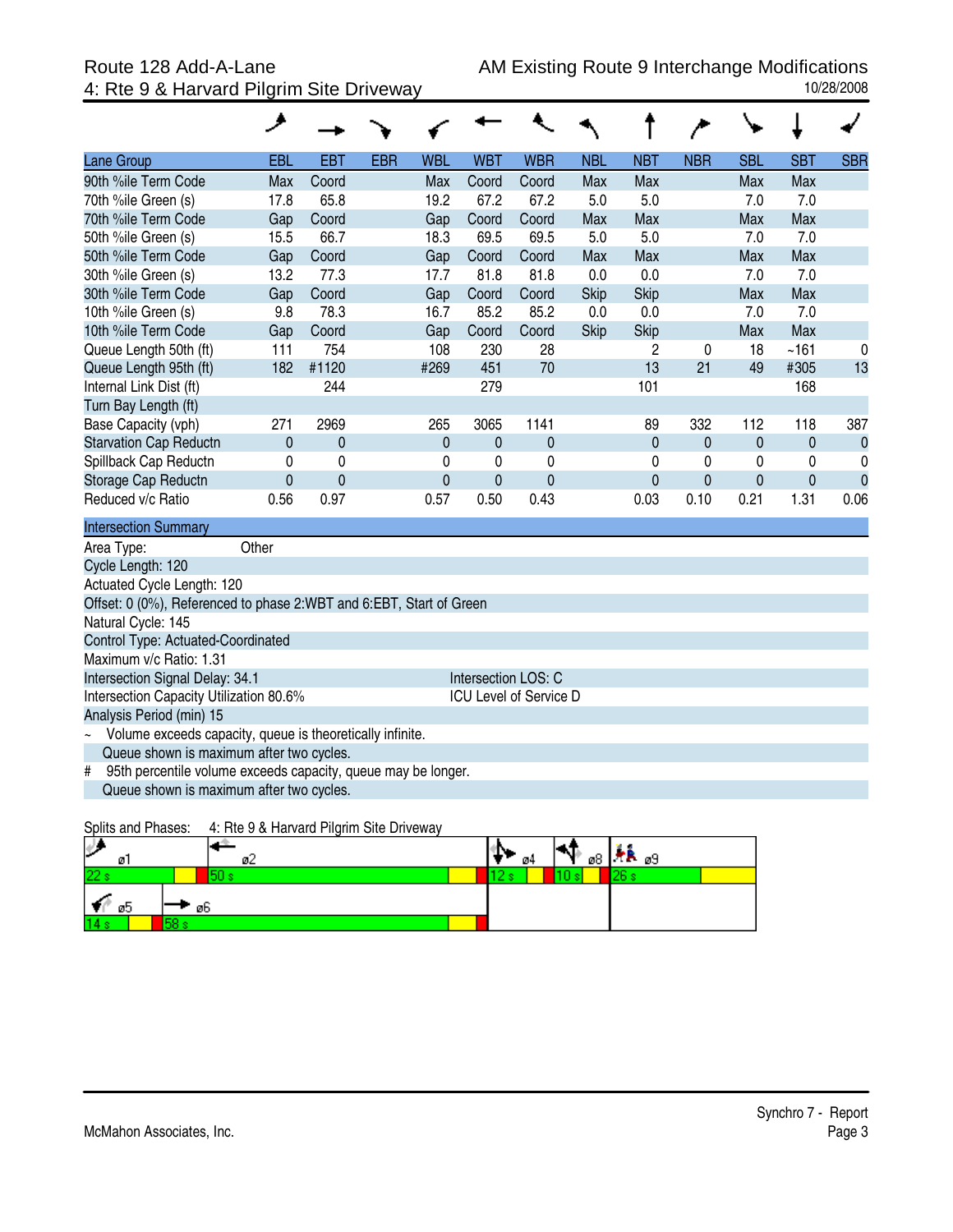| Lane Group                    | $\varnothing9$ |
|-------------------------------|----------------|
| 90th %ile Term Code           | Ped            |
| 70th %ile Green (s)           | 0.0            |
| 70th %ile Term Code           | <b>Skip</b>    |
| 50th %ile Green (s)           | 0.0            |
| 50th %ile Term Code           | <b>Skip</b>    |
| 30th %ile Green (s)           | 0.0            |
| 30th %ile Term Code           | <b>Skip</b>    |
| 10th %ile Green (s)           | 0.0            |
| 10th %ile Term Code           | <b>Skip</b>    |
| Queue Length 50th (ft)        |                |
| Queue Length 95th (ft)        |                |
| Internal Link Dist (ft)       |                |
| Turn Bay Length (ft)          |                |
| Base Capacity (vph)           |                |
| <b>Starvation Cap Reductn</b> |                |
| Spillback Cap Reductn         |                |
| Storage Cap Reductn           |                |
| Reduced v/c Ratio             |                |
| <b>Intersection Summary</b>   |                |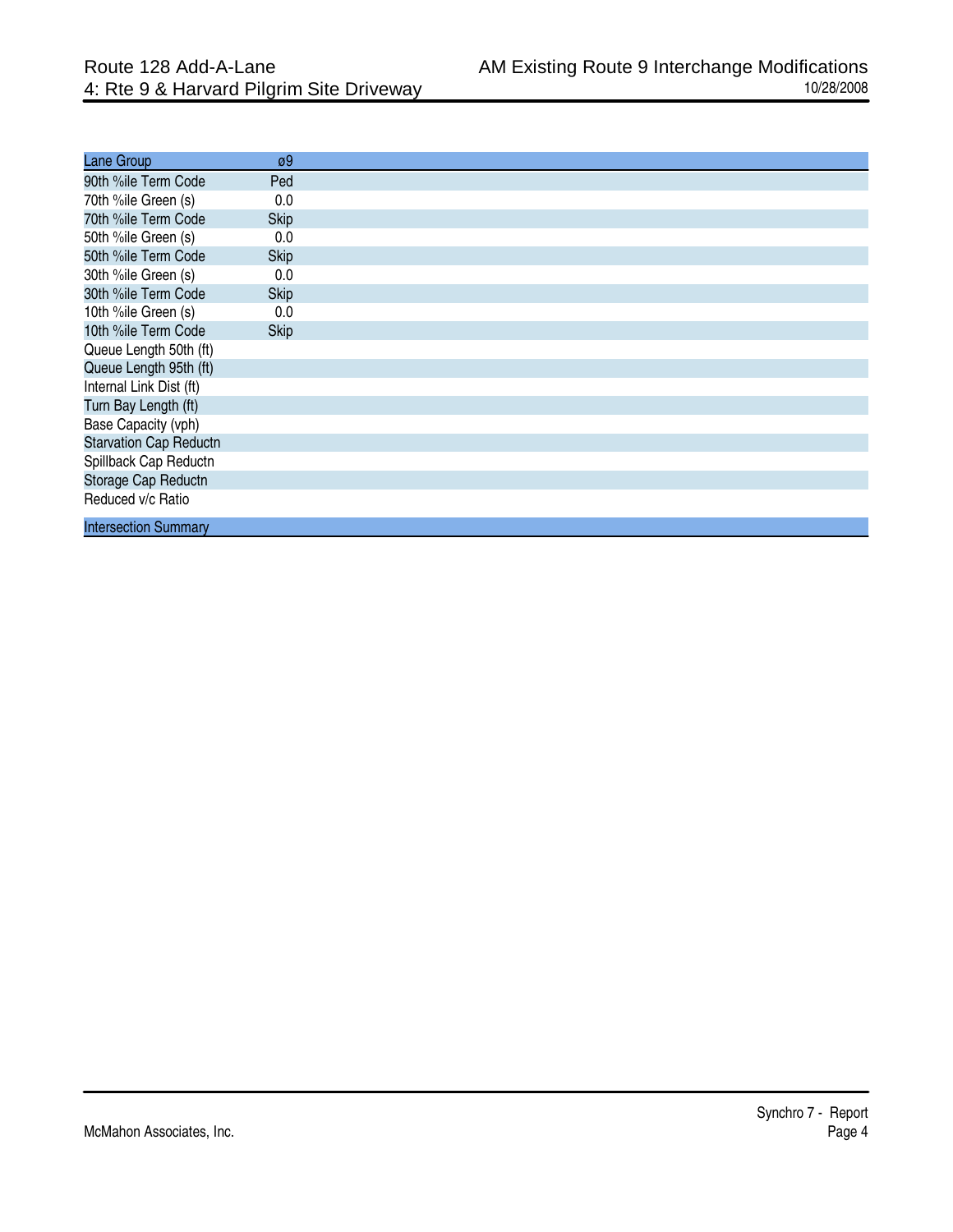| Lane Group              | <b>EBL</b>   | <b>EBT</b>  | <b>EBR</b>   | <b>WBL</b>     | <b>WBT</b> | <b>WBR</b>   | <b>NBL</b>   | <b>NBT</b>  | <b>NBR</b> | <b>SBL</b>   | <b>SBT</b> | <b>SBR</b>       |
|-------------------------|--------------|-------------|--------------|----------------|------------|--------------|--------------|-------------|------------|--------------|------------|------------------|
| Lane Configurations     |              | ↟↟          |              | ካካ             | ↟↟         |              |              |             |            |              |            |                  |
| Volume (vph)            | $\mathbf{0}$ | 1810        | $\mathbf{0}$ | 469            | 1286       | $\mathbf 0$  | $\mathbf 0$  | $\mathbf 0$ | 0          | $\pmb{0}$    | $\pmb{0}$  | $\mathbf{0}$     |
| Ideal Flow (vphpl)      | 1900         | 1900        | 1900         | 1900           | 1900       | 1900         | 1900         | 1900        | 1900       | 1900         | 1900       | 1900             |
| Storage Length (ft)     | $\mathbf{0}$ |             | 100          | 250            |            | $\mathbf{0}$ | $\mathbf{0}$ |             | 0          | $\mathbf{0}$ |            | $\boldsymbol{0}$ |
| Storage Lanes           | 0            |             | $\mathbf 0$  | $\overline{c}$ |            | 0            | 0            |             | 0          | 0            |            | 0                |
| Taper Length (ft)       | 25           |             | 25           | 25             |            | 25           | 25           |             | 25         | 25           |            | 25               |
| Lane Util. Factor       | 1.00         | 0.95        | 1.00         | 0.97           | 0.95       | 1.00         | 1.00         | 1.00        | 1.00       | 1.00         | 1.00       | 1.00             |
| Frt                     |              |             |              |                |            |              |              |             |            |              |            |                  |
| <b>Flt Protected</b>    |              |             |              | 0.950          |            |              |              |             |            |              |            |                  |
| Satd. Flow (prot)       | 0            | 3539        | $\mathbf{0}$ | 3433           | 3539       | $\pmb{0}$    | $\mathbf{0}$ | $\pmb{0}$   | 0          | $\pmb{0}$    | $\pmb{0}$  | $\pmb{0}$        |
| <b>Flt Permitted</b>    |              |             |              | 0.950          |            |              |              |             |            |              |            |                  |
| Satd. Flow (perm)       | 0            | 3539        | $\mathbf 0$  | 3433           | 3539       | $\pmb{0}$    | $\mathbf{0}$ | $\pmb{0}$   | 0          | $\pmb{0}$    | $\pmb{0}$  | $\pmb{0}$        |
| Right Turn on Red       |              |             | Yes          |                |            | Yes          |              |             | Yes        |              |            | Yes              |
| Satd. Flow (RTOR)       |              |             |              |                |            |              |              |             |            |              |            |                  |
| Link Speed (mph)        |              | 30          |              |                | 30         |              |              | 30          |            |              | 30         |                  |
| Link Distance (ft)      |              | 270         |              |                | 300        |              |              | 519         |            |              | 578        |                  |
| Travel Time (s)         |              | 6.1         |              |                | 6.8        |              |              | 11.8        |            |              | 13.1       |                  |
| Peak Hour Factor        | 0.92         | 0.92        | 0.92         | 0.92           | 0.92       | 0.92         | 0.92         | 0.92        | 0.92       | 0.92         | 0.92       | 0.92             |
| Adj. Flow (vph)         | 0            | 1967        | 0            | 510            | 1398       | 0            | 0            | 0           | 0          | 0            | 0          | 0                |
| Shared Lane Traffic (%) |              |             |              |                |            |              |              |             |            |              |            |                  |
| Lane Group Flow (vph)   | 0            | 1967        | $\pmb{0}$    | 510            | 1398       | 0            | 0            | 0           | 0          | $\pmb{0}$    | 0          | 0                |
| <b>Turn Type</b>        |              |             |              | Prot           |            |              |              |             |            |              |            |                  |
| <b>Protected Phases</b> |              | 4           |              | 3              | 8          |              |              |             |            |              |            |                  |
| <b>Permitted Phases</b> |              |             |              |                |            |              |              |             |            |              |            |                  |
| Detector Phase          |              | 4           |              | 3              | 8          |              |              |             |            |              |            |                  |
| <b>Switch Phase</b>     |              |             |              |                |            |              |              |             |            |              |            |                  |
| Minimum Initial (s)     |              | 4.0         |              | 4.0            | 4.0        |              |              |             |            |              |            |                  |
| Minimum Split (s)       |              | 20.0        |              | 8.0            | 20.0       |              |              |             |            |              |            |                  |
| Total Split (s)         | 0.0          | 44.0        | 0.0          | 16.0           | 60.0       | 0.0          | 0.0          | 0.0         | 0.0        | 0.0          | 0.0        | 0.0              |
| Total Split (%)         | 0.0%         | 73.3%       | 0.0%         | 26.7%          | 100.0%     | 0.0%         | 0.0%         | 0.0%        | 0.0%       | 0.0%         | 0.0%       | 0.0%             |
| Maximum Green (s)       |              | 40.0        |              | 12.0           | 56.0       |              |              |             |            |              |            |                  |
| Yellow Time (s)         |              | 3.5         |              | 3.5            | 3.5        |              |              |             |            |              |            |                  |
| All-Red Time (s)        |              | 0.5         |              | 0.5            | 0.5        |              |              |             |            |              |            |                  |
| Lost Time Adjust (s)    | 0.0          | 0.0         | 0.0          | 0.0            | 0.0        | 0.0          | 0.0          | 0.0         | 0.0        | 0.0          | 0.0        | 0.0              |
| Total Lost Time (s)     | 4.0          | 4.0         | 4.0          | 4.0            | 4.0        | 4.0          | 4.0          | 4.0         | 4.0        | 4.0          | 4.0        | 4.0              |
| Lead/Lag                |              | Lag         |              | Lead           |            |              |              |             |            |              |            |                  |
| Lead-Lag Optimize?      |              | Yes         |              | Yes            |            |              |              |             |            |              |            |                  |
| Vehicle Extension (s)   |              | 3.0         |              | 3.0            | 3.0        |              |              |             |            |              |            |                  |
| Recall Mode             |              | None        |              | None           | None       |              |              |             |            |              |            |                  |
| Walk Time (s)           |              | 5.0         |              |                | 5.0        |              |              |             |            |              |            |                  |
| Flash Dont Walk (s)     |              | 11.0        |              |                | 11.0       |              |              |             |            |              |            |                  |
| Pedestrian Calls (#/hr) |              | $\mathbf 0$ |              |                | $\pmb{0}$  |              |              |             |            |              |            |                  |
| Act Effct Green (s)     |              | 40.3        |              | 11.7           | 60.0       |              |              |             |            |              |            |                  |
| Actuated g/C Ratio      |              | 0.67        |              | 0.20           | 1.00       |              |              |             |            |              |            |                  |
| v/c Ratio               |              | 0.83        |              | 0.76           | 0.40       |              |              |             |            |              |            |                  |
| <b>Control Delay</b>    |              | 23.3        |              | 28.6           | 0.3        |              |              |             |            |              |            |                  |
| Queue Delay             |              | 0.0         |              | 0.0            | 0.0        |              |              |             |            |              |            |                  |
| <b>Total Delay</b>      |              | 23.3        |              | 28.6           | 0.3        |              |              |             |            |              |            |                  |
| LOS                     |              | С           |              | C              | A          |              |              |             |            |              |            |                  |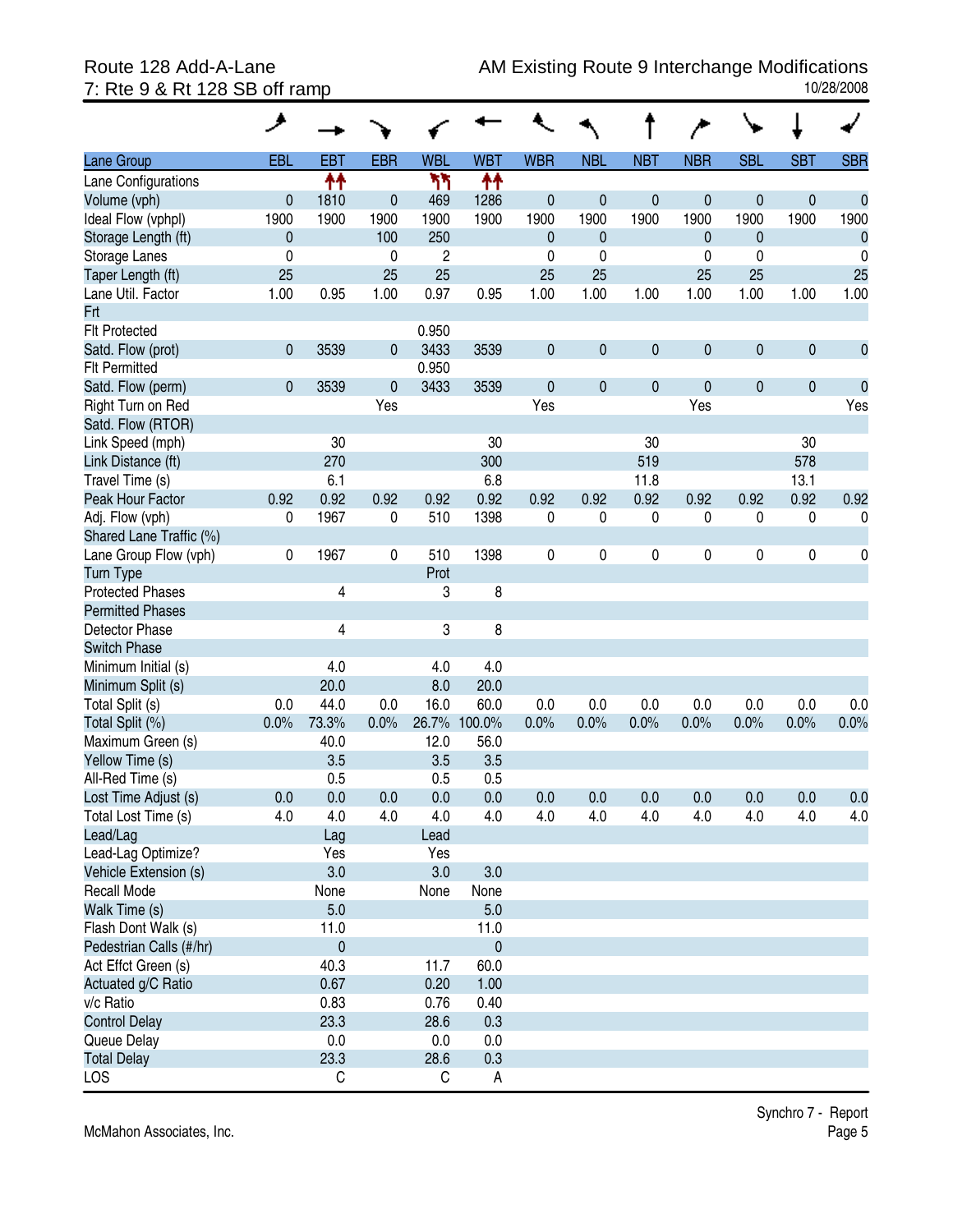## 7: Rte 9 & Rt 128 SB off ramp

| Lane Group                                                           | <b>EBL</b> | <b>EBT</b>  | <b>EBR</b> | <b>WBL</b>  | <b>WBT</b>          | <b>WBR</b>                    | <b>NBL</b> | <b>NBT</b> | <b>NBR</b> | <b>SBL</b> | <b>SBT</b> | <b>SBR</b> |
|----------------------------------------------------------------------|------------|-------------|------------|-------------|---------------------|-------------------------------|------------|------------|------------|------------|------------|------------|
| Approach Delay                                                       |            | 23.3        |            |             | 7.9                 |                               |            |            |            |            |            |            |
| Approach LOS                                                         |            | C           |            |             | A                   |                               |            |            |            |            |            |            |
| 90th %ile Green (s)                                                  |            | 40.0        |            | 12.0        | 56.0                |                               |            |            |            |            |            |            |
| 90th %ile Term Code                                                  |            | Coord       |            | Max         | Coord               |                               |            |            |            |            |            |            |
| 70th %ile Green (s)                                                  |            | 40.0        |            | 12.0        | 56.0                |                               |            |            |            |            |            |            |
| 70th %ile Term Code                                                  |            | Coord       |            | Max         | Coord               |                               |            |            |            |            |            |            |
| 50th %ile Green (s)                                                  |            | 40.0        |            | 12.0        | 56.0                |                               |            |            |            |            |            |            |
| 50th %ile Term Code                                                  |            | Coord       |            | Max         | Coord               |                               |            |            |            |            |            |            |
| 30th %ile Green (s)                                                  |            | 40.0        |            | 12.0        | 56.0                |                               |            |            |            |            |            |            |
| 30th %ile Term Code                                                  |            | Coord       |            | Max         | Coord               |                               |            |            |            |            |            |            |
| 10th %ile Green (s)                                                  |            | 41.6        |            | 10.4        | 56.0                |                               |            |            |            |            |            |            |
| 10th %ile Term Code                                                  |            | Coord       |            | Gap         | Coord               |                               |            |            |            |            |            |            |
| Queue Length 50th (ft)                                               |            | 811         |            | 90          | $\mathbf 0$         |                               |            |            |            |            |            |            |
| Queue Length 95th (ft)                                               |            | m880        |            | #151        | $\mathbf 0$         |                               |            |            |            |            |            |            |
| Internal Link Dist (ft)                                              |            | 190         |            |             | 220                 |                               |            | 439        |            |            | 498        |            |
| Turn Bay Length (ft)                                                 |            |             |            | 250         |                     |                               |            |            |            |            |            |            |
| Base Capacity (vph)                                                  |            | 2378        |            | 687         | 3539                |                               |            |            |            |            |            |            |
| <b>Starvation Cap Reductn</b>                                        |            | 0           |            | 0           | 0                   |                               |            |            |            |            |            |            |
| Spillback Cap Reductn                                                |            | $\mathbf 0$ |            | $\mathbf 0$ | 0                   |                               |            |            |            |            |            |            |
| Storage Cap Reductn                                                  |            | 0           |            | $\pmb{0}$   | $\mathbf 0$         |                               |            |            |            |            |            |            |
| Reduced v/c Ratio                                                    |            | 0.83        |            | 0.74        | 0.40                |                               |            |            |            |            |            |            |
| <b>Intersection Summary</b>                                          |            |             |            |             |                     |                               |            |            |            |            |            |            |
| Area Type:                                                           | Other      |             |            |             |                     |                               |            |            |            |            |            |            |
| Cycle Length: 60                                                     |            |             |            |             |                     |                               |            |            |            |            |            |            |
| Actuated Cycle Length: 60                                            |            |             |            |             |                     |                               |            |            |            |            |            |            |
| Offset: 0 (0%), Referenced to phase 2: and 6:, Start of Green        |            |             |            |             |                     |                               |            |            |            |            |            |            |
| Natural Cycle: 60                                                    |            |             |            |             |                     |                               |            |            |            |            |            |            |
| Control Type: Actuated-Coordinated                                   |            |             |            |             |                     |                               |            |            |            |            |            |            |
| Maximum v/c Ratio: 0.83                                              |            |             |            |             |                     |                               |            |            |            |            |            |            |
| Intersection Signal Delay: 15.7                                      |            |             |            |             | Intersection LOS: B |                               |            |            |            |            |            |            |
| Intersection Capacity Utilization 70.1%                              |            |             |            |             |                     | <b>ICU Level of Service C</b> |            |            |            |            |            |            |
| Analysis Period (min) 15                                             |            |             |            |             |                     |                               |            |            |            |            |            |            |
| 95th percentile volume exceeds capacity, queue may be longer.<br>#   |            |             |            |             |                     |                               |            |            |            |            |            |            |
| Queue shown is maximum after two cycles.                             |            |             |            |             |                     |                               |            |            |            |            |            |            |
| Volume for 95th percentile queue is metered by upstream signal.<br>m |            |             |            |             |                     |                               |            |            |            |            |            |            |
|                                                                      |            |             |            |             |                     |                               |            |            |            |            |            |            |

Splits and Phases: 7: Rte 9 & Rt 128 SB off ramp

| øЗ       | 04 |  |
|----------|----|--|
| 16.<br>. |    |  |
| ю<br>øŏ  |    |  |
| 60       |    |  |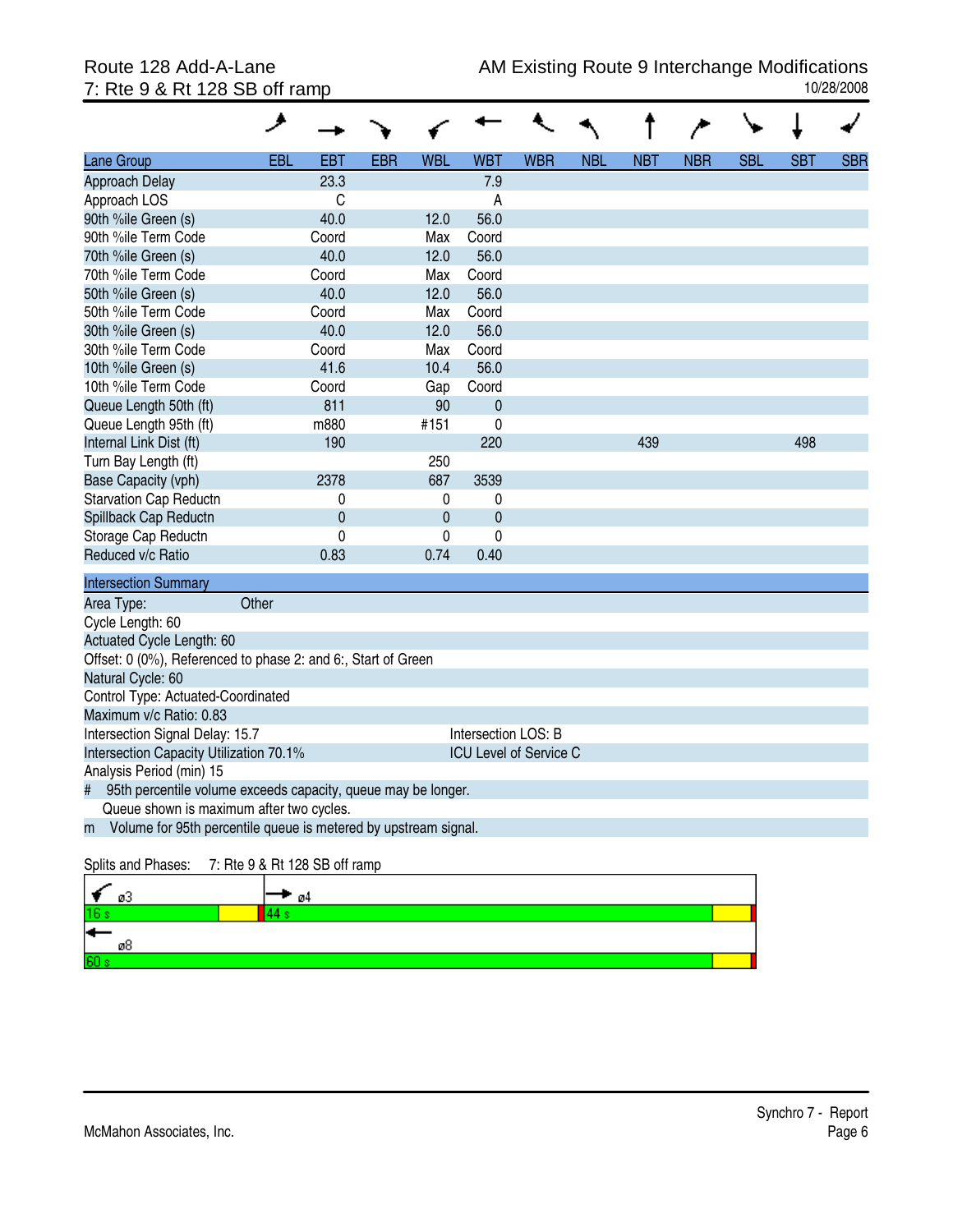|                                                | حر             |                           |              |             |            |             |              |             |            |              |            |                  |
|------------------------------------------------|----------------|---------------------------|--------------|-------------|------------|-------------|--------------|-------------|------------|--------------|------------|------------------|
| Lane Group                                     | EBL            | <b>EBT</b>                | <b>EBR</b>   | <b>WBL</b>  | <b>WBT</b> | <b>WBR</b>  | <b>NBL</b>   | <b>NBT</b>  | <b>NBR</b> | <b>SBL</b>   | <b>SBT</b> | <b>SBR</b>       |
| Lane Configurations                            | ካካ             | ↟↟                        |              |             | ተተ         |             |              |             |            |              |            |                  |
| Volume (vph)                                   | 475            | 2192                      | $\mathbf 0$  | 0           | 819        | $\mathbf 0$ | $\mathbf 0$  | $\mathbf 0$ | 0          | $\mathbf 0$  | $\pmb{0}$  | $\mathbf{0}$     |
| Ideal Flow (vphpl)                             | 1900           | 1900                      | 1900         | 1900        | 1900       | 1900        | 1900         | 1900        | 1900       | 1900         | 1900       | 1900             |
| Storage Length (ft)                            | 250            |                           | $\mathbf{0}$ | 0           |            | 100         | $\mathbf{0}$ |             | 0          | $\mathbf{0}$ |            | $\boldsymbol{0}$ |
| Storage Lanes                                  | $\overline{c}$ |                           | 0            | 0           |            | 0           | 0            |             | 0          | 0            |            | 0                |
| Taper Length (ft)                              | 25             |                           | 25           | 25          |            | 25          | 25           |             | 25         | 25           |            | 25               |
| Lane Util. Factor                              | 0.97           | 0.95                      | 1.00         | 1.00        | 0.95       | 1.00        | 1.00         | 1.00        | 1.00       | 1.00         | 1.00       | 1.00             |
| <b>Frt</b>                                     |                |                           |              |             |            |             |              |             |            |              |            |                  |
| <b>Flt Protected</b>                           | 0.950          |                           |              |             |            |             |              |             |            |              |            |                  |
| Satd. Flow (prot)                              | 3433           | 3539                      | $\mathbf 0$  | 0           | 3539       | $\pmb{0}$   | $\mathbf{0}$ | $\pmb{0}$   | 0          | $\pmb{0}$    | $\pmb{0}$  | $\pmb{0}$        |
| <b>Flt Permitted</b>                           | 0.950          |                           |              |             |            |             |              |             |            |              |            |                  |
| Satd. Flow (perm)                              | 3433           | 3539                      | $\mathbf 0$  | $\mathbf 0$ | 3539       | $\mathbf 0$ | $\mathbf{0}$ | $\pmb{0}$   | 0          | $\pmb{0}$    | $\pmb{0}$  | $\mathbf 0$      |
| Right Turn on Red                              |                |                           | Yes          |             |            | Yes         |              |             | Yes        |              |            | Yes              |
| Satd. Flow (RTOR)                              |                |                           |              |             |            |             |              |             |            |              |            |                  |
| Link Speed (mph)                               |                | 30                        |              |             | 30         |             |              | 30          |            |              | 30         |                  |
| Link Distance (ft)                             |                | 393                       |              |             | 254        |             |              | 613         |            |              | 694        |                  |
| Travel Time (s)                                |                | 8.9                       |              |             | 5.8        |             |              | 13.9        |            |              | 15.8       |                  |
| Peak Hour Factor                               | 0.92           | 0.92                      | 0.92         | 0.92        | 0.92       | 0.92        | 0.92         | 0.92        | 0.92       | 0.92         | 0.92       | 0.92             |
| Adj. Flow (vph)                                | 516            | 2383                      | 0            | 0           | 890        | 0           | 0            | 0           | 0          | 0            | 0          | 0                |
| Shared Lane Traffic (%)                        |                |                           |              |             |            |             |              |             |            |              |            |                  |
| Lane Group Flow (vph)                          | 516            | 2383                      | 0            | 0           | 890        | 0           | 0            | 0           | 0          | 0            | $\pmb{0}$  | 0                |
| <b>Turn Type</b>                               | Prot           |                           |              |             |            |             |              |             |            |              |            |                  |
| <b>Protected Phases</b>                        | 7              | 4                         |              |             | 8          |             |              |             |            |              |            |                  |
| <b>Permitted Phases</b>                        |                |                           |              |             |            |             |              |             |            |              |            |                  |
| Minimum Split (s)                              | 8.0            | 20.0                      |              |             | 20.0       |             |              |             |            |              |            |                  |
| Total Split (s)                                | 20.0           | 60.0                      | 0.0          | 0.0         | 40.0       | 0.0         | 0.0          | 0.0         | 0.0        | 0.0          | 0.0        | 0.0              |
| Total Split (%)                                |                | 33.3% 100.0%              | 0.0%         | 0.0%        | 66.7%      | 0.0%        | 0.0%         | 0.0%        | 0.0%       | 0.0%         | 0.0%       | 0.0%             |
| Maximum Green (s)                              | 16.0           | 56.0                      |              |             | 36.0       |             |              |             |            |              |            |                  |
| Yellow Time (s)                                | 3.5            | 3.5                       |              |             | 3.5        |             |              |             |            |              |            |                  |
| All-Red Time (s)                               | 0.5            | 0.5                       |              |             | 0.5        |             |              |             |            |              |            |                  |
| Lost Time Adjust (s)                           | 0.0            | 0.0                       | 0.0          | 0.0         | 0.0        | 0.0         | 0.0          | 0.0         | 0.0        | 0.0          | 0.0        | 0.0              |
| Total Lost Time (s)                            | 4.0            | 4.0                       | 4.0          | 4.0         | 4.0        | 4.0         | 4.0          | 4.0         | 4.0        | 4.0          | 4.0        | 4.0              |
| Lead/Lag                                       | Lead           |                           |              |             | Lag        |             |              |             |            |              |            |                  |
| Lead-Lag Optimize?                             | Yes            |                           |              |             | Yes        |             |              |             |            |              |            |                  |
| Walk Time (s)                                  |                | 5.0                       |              |             | 5.0        |             |              |             |            |              |            |                  |
| Flash Dont Walk (s)                            |                | 11.0                      |              |             | 11.0       |             |              |             |            |              |            |                  |
| Pedestrian Calls (#/hr)<br>Act Effct Green (s) |                | 0                         |              |             | 0          |             |              |             |            |              |            |                  |
|                                                | 16.0           | 60.0                      |              |             | 36.0       |             |              |             |            |              |            |                  |
| Actuated g/C Ratio                             | 0.27           | 1.00                      |              |             | 0.60       |             |              |             |            |              |            |                  |
| v/c Ratio                                      | 0.56           | 0.67                      |              |             | 0.42       |             |              |             |            |              |            |                  |
| <b>Control Delay</b><br>Queue Delay            | 16.8<br>0.0    | 1.5<br>0.0                |              |             | 7.2<br>0.0 |             |              |             |            |              |            |                  |
|                                                | 16.8           | 1.5                       |              |             | 7.2        |             |              |             |            |              |            |                  |
| <b>Total Delay</b><br><b>LOS</b>               | B              | $\mathsf A$               |              |             | A          |             |              |             |            |              |            |                  |
|                                                |                | 4.2                       |              |             | 7.2        |             |              |             |            |              |            |                  |
| Approach Delay<br>Approach LOS                 |                | $\boldsymbol{\mathsf{A}}$ |              |             | A          |             |              |             |            |              |            |                  |
| Queue Length 50th (ft)                         | 81             | 8                         |              |             | 78         |             |              |             |            |              |            |                  |
| Queue Length 95th (ft)                         | m92            | $\pmb{0}$                 |              |             | 111        |             |              |             |            |              |            |                  |
| Internal Link Dist (ft)                        |                | 313                       |              |             | 174        |             |              | 533         |            |              | 614        |                  |
|                                                |                |                           |              |             |            |             |              |             |            |              |            |                  |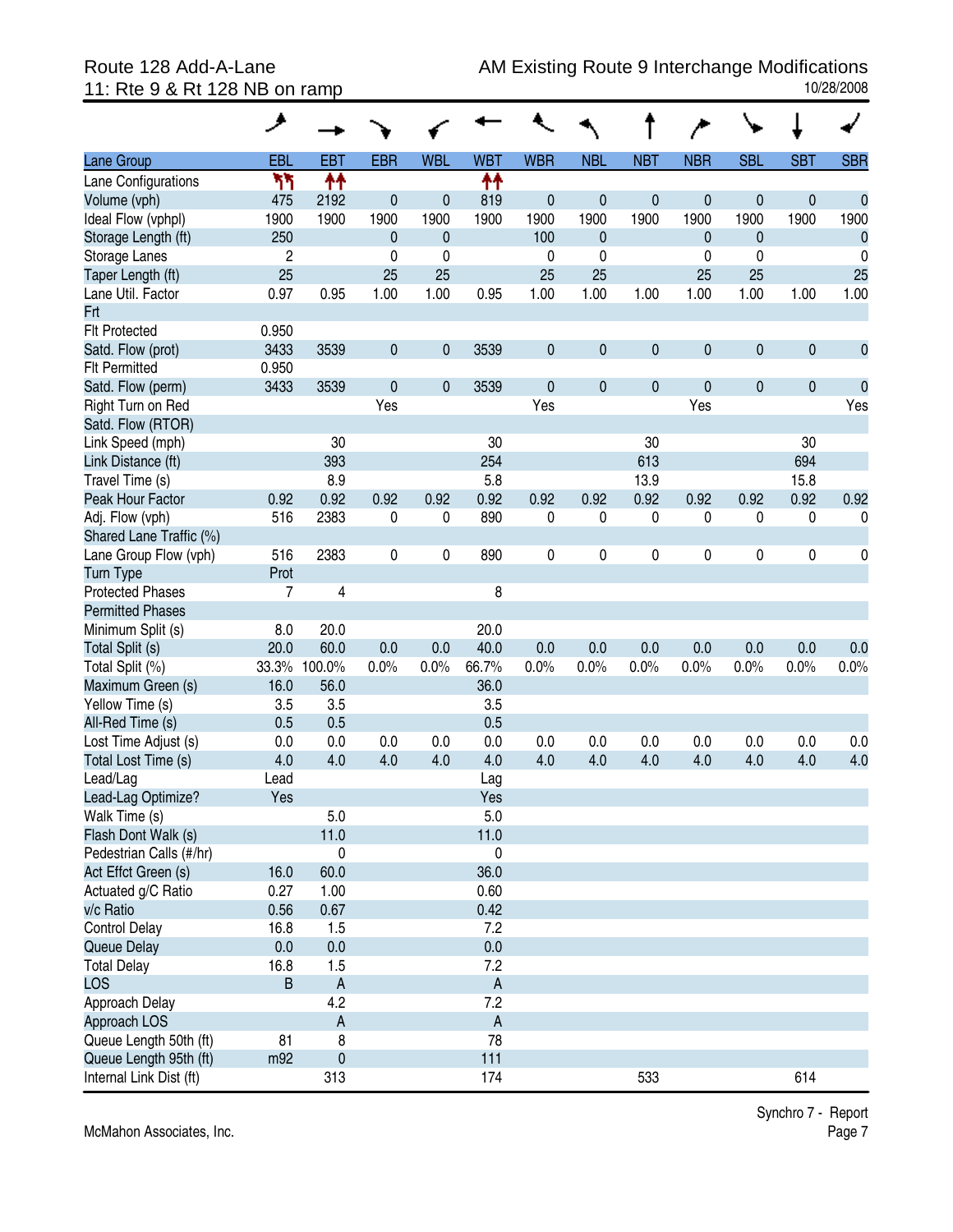11: Rte 9 & Rt 128 NB on ramp

| Lane Group                                                           | EBL                           | EBT          | <b>EBR</b> | <b>WBL</b> | WBT                 | <b>WBR</b>                    | <b>NBL</b> | <b>NBT</b> | <b>NBR</b> | <b>SBL</b> | <b>SBT</b> | SBR |
|----------------------------------------------------------------------|-------------------------------|--------------|------------|------------|---------------------|-------------------------------|------------|------------|------------|------------|------------|-----|
| Turn Bay Length (ft)                                                 | 250                           |              |            |            |                     |                               |            |            |            |            |            |     |
| Base Capacity (vph)                                                  | 915                           | 3539         |            |            | 2123                |                               |            |            |            |            |            |     |
| <b>Starvation Cap Reductn</b>                                        | $\Omega$                      | 0            |            |            | $\mathbf{0}$        |                               |            |            |            |            |            |     |
| Spillback Cap Reductn                                                | 0                             | 0            |            |            | 0                   |                               |            |            |            |            |            |     |
| Storage Cap Reductn                                                  | 0                             | $\mathbf{0}$ |            |            | $\Omega$            |                               |            |            |            |            |            |     |
| Reduced v/c Ratio                                                    | 0.56                          | 0.67         |            |            | 0.42                |                               |            |            |            |            |            |     |
| <b>Intersection Summary</b>                                          |                               |              |            |            |                     |                               |            |            |            |            |            |     |
| Area Type:                                                           | Other                         |              |            |            |                     |                               |            |            |            |            |            |     |
| Cycle Length: 60                                                     |                               |              |            |            |                     |                               |            |            |            |            |            |     |
| Actuated Cycle Length: 60                                            |                               |              |            |            |                     |                               |            |            |            |            |            |     |
| Offset: 0 (0%), Referenced to phase 2: and 6:, Start of Green        |                               |              |            |            |                     |                               |            |            |            |            |            |     |
| Natural Cycle: 40                                                    |                               |              |            |            |                     |                               |            |            |            |            |            |     |
| Control Type: Pretimed                                               |                               |              |            |            |                     |                               |            |            |            |            |            |     |
| Maximum v/c Ratio: 0.67                                              |                               |              |            |            |                     |                               |            |            |            |            |            |     |
| Intersection Signal Delay: 4.9                                       |                               |              |            |            | Intersection LOS: A |                               |            |            |            |            |            |     |
| Intersection Capacity Utilization 70.1%                              |                               |              |            |            |                     | <b>ICU Level of Service C</b> |            |            |            |            |            |     |
| Analysis Period (min) 15                                             |                               |              |            |            |                     |                               |            |            |            |            |            |     |
| Volume for 95th percentile queue is metered by upstream signal.<br>m |                               |              |            |            |                     |                               |            |            |            |            |            |     |
| Splits and Phases:                                                   | 11: Rte 9 & Rt 128 NB on ramp |              |            |            |                     |                               |            |            |            |            |            |     |
|                                                                      |                               |              |            |            |                     |                               |            |            |            |            |            |     |

| 04                         |    |  |
|----------------------------|----|--|
| IRF<br><b>START OF ALL</b> |    |  |
| ىرا<br>-                   | øb |  |
| l Ori<br>.                 |    |  |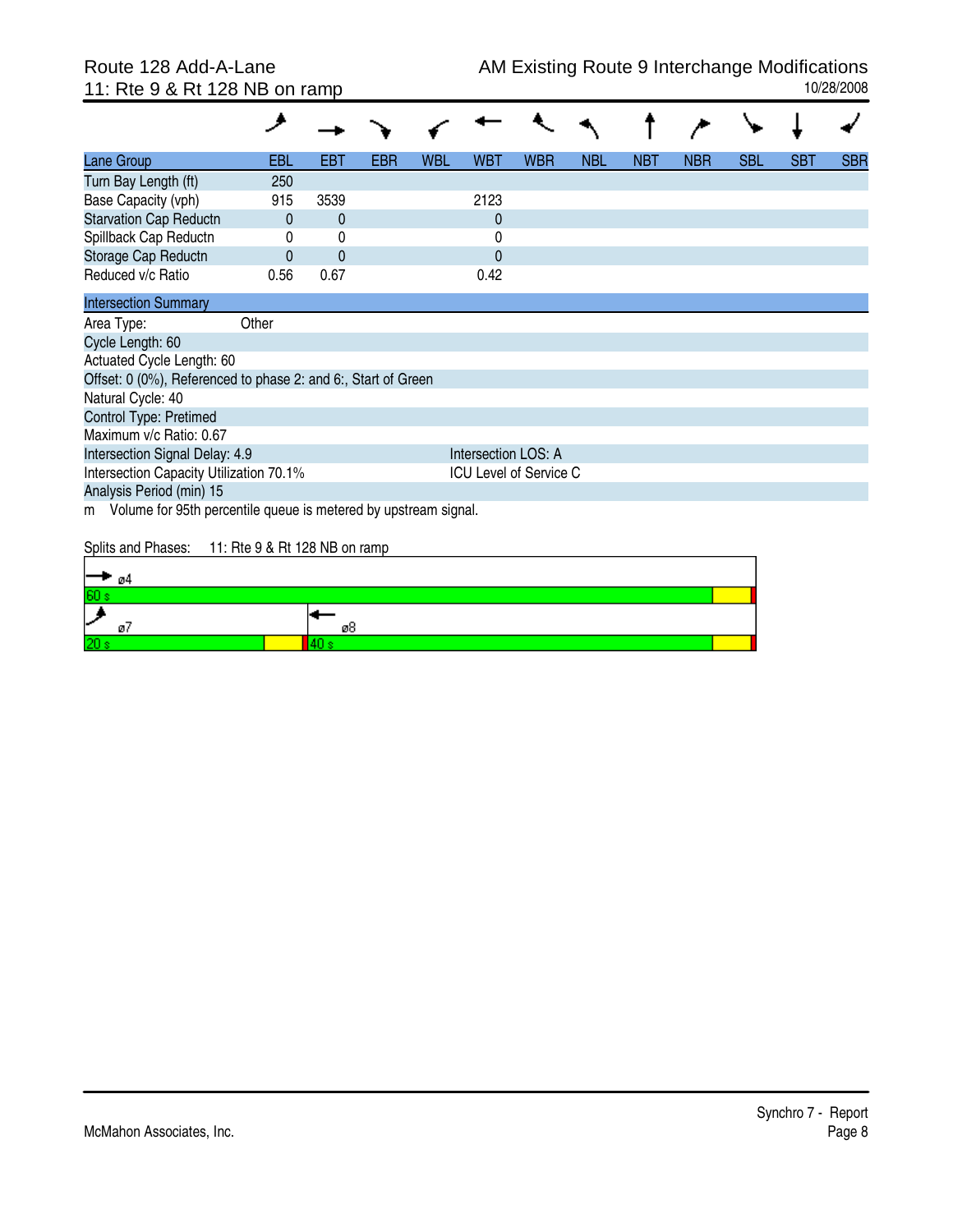## 4: Rte 9 & Harvard Pilgrim Site Driveway

|                         | ۶      |                |             |                |                |                |            |            |            |                         |                |              |
|-------------------------|--------|----------------|-------------|----------------|----------------|----------------|------------|------------|------------|-------------------------|----------------|--------------|
| Lane Group              | EBL    | <b>EBT</b>     | <b>EBR</b>  | <b>WBL</b>     | <b>WBT</b>     | <b>WBR</b>     | <b>NBL</b> | <b>NBT</b> | <b>NBR</b> | <b>SBL</b>              | <b>SBT</b>     | <b>SBR</b>   |
| Lane Configurations     | ۲      | ተተኈ            |             | ኻ              | ተተተ            | ۴              |            | 4          | ۴          | ۲                       | 4              | ۴            |
| Volume (vph)            | 37     | 1606           | 4           | 17             | 2203           | 69             | 197        | $\theta$   | 240        | 271                     | 21             | 129          |
| Ideal Flow (vphpl)      | 1900   | 1900           | 1900        | 1900           | 1900           | 1900           | 1900       | 1900       | 1900       | 1900                    | 1900           | 1900         |
| Lane Util. Factor       | 1.00   | 0.91           | 0.91        | 1.00           | 0.91           | 1.00           | 1.00       | 1.00       | 1.00       | 0.95                    | 0.95           | 1.00         |
| Frt                     |        |                |             |                |                | 0.850          |            |            | 0.850      |                         |                | 0.850        |
| <b>Flt Protected</b>    | 0.950  |                |             | 0.950          |                |                |            | 0.950      |            | 0.950                   | 0.959          |              |
| Satd. Flow (prot)       | 1770   | 5085           | 0           | 1770           | 5085           | 1583           | 0          | 1770       | 1583       | 1681                    | 1697           | 1583         |
| <b>Flt Permitted</b>    | 0.950  |                |             | 0.950          |                |                |            | 0.950      |            | 0.950                   | 0.959          |              |
| Satd. Flow (perm)       | 1770   | 5085           | 0           | 1770           | 5085           | 1583           | 0          | 1770       | 1583       | 1681                    | 1697           | 1583         |
| Right Turn on Red       |        |                | Yes         |                |                | Yes            |            |            | Yes        |                         |                | Yes          |
| Satd. Flow (RTOR)       |        |                |             |                |                | 50             |            |            | 261        |                         |                | 140          |
| Link Speed (mph)        |        | 30             |             |                | 30             |                |            | 30         |            |                         | 30             |              |
| Link Distance (ft)      |        | 324            |             |                | 359            |                |            | 181        |            |                         | 248            |              |
| Travel Time (s)         |        | 7.4            |             |                | 8.2            |                |            | 4.1        |            |                         | 5.6            |              |
| Peak Hour Factor        | 0.92   | 0.92           | 0.92        | 0.92           | 0.92           | 0.92           | 0.92       | 0.92       | 0.92       | 0.92                    | 0.92           | 0.92         |
| Adj. Flow (vph)         | 40     | 1746           | 4           | 18             | 2395           | 75             | 214        | $\pmb{0}$  | 261        | 295                     | 23             | 140          |
| Shared Lane Traffic (%) |        |                |             |                |                |                |            |            |            | 46%                     |                |              |
| Lane Group Flow (vph)   | 40     | 1750           | $\mathbf 0$ | 18             | 2395           | 75             | 0          | 214        | 261        | 159                     | 159            | 140          |
| Turn Type               | Prot   |                |             | Prot           |                | Perm           | Split      |            | custom     | Split                   |                | custom       |
| <b>Protected Phases</b> | 1      | $6\phantom{a}$ |             | $\overline{5}$ | $\overline{2}$ |                | 8          | 8          |            | 4                       | $\overline{4}$ |              |
| <b>Permitted Phases</b> |        |                |             |                |                | 2              |            |            | 58         |                         |                | 14           |
| <b>Detector Phase</b>   | 1      | 6              |             | 5              | $\overline{2}$ | $\overline{2}$ | 8          | $\bf 8$    | 58         | $\overline{\mathbf{4}}$ | $\overline{4}$ | 14           |
| Switch Phase            |        |                |             |                |                |                |            |            |            |                         |                |              |
| Minimum Initial (s)     | 6.0    | 10.0           |             | 6.0            | 10.0           | 10.0           | 5.0        | 5.0        |            | 5.0                     | 5.0            |              |
| Minimum Split (s)       | 14.0   | 23.0           |             | 12.0           | 23.0           | 23.0           | 10.0       | 10.0       |            | 10.0                    | 10.0           |              |
| Total Split (s)         | 10.0   | 36.0           | 0.0         | 10.0           | 36.0           | 36.0           | 14.0       | 14.0       | 24.0       | 14.0                    | 14.0           | 24.0         |
| Total Split (%)         | 10.0%  | 36.0%          | 0.0%        | 10.0%          | 36.0%          | 36.0%          | 14.0%      | 14.0%      | 24.0%      | 14.0%                   | 14.0%          | 24.0%        |
| Maximum Green (s)       | 4.0    | 29.0           |             | 4.0            | 29.0           | 29.0           | 9.0        | 9.0        |            | 9.0                     | 9.0            |              |
| Yellow Time (s)         | 4.0    | 5.0            |             | 4.0            | 5.0            | 5.0            | 3.0        | 3.0        |            | 3.0                     | 3.0            |              |
| All-Red Time (s)        | 2.0    | 2.0            |             | 2.0            | 2.0            | 2.0            | 2.0        | 2.0        |            | 2.0                     | 2.0            |              |
| Lost Time Adjust (s)    | $-2.0$ | $-3.0$         | 0.0         | $-2.0$         | $-3.0$         | $-3.0$         | $-1.0$     | $-1.0$     | $-2.0$     | $-1.0$                  | $-1.0$         | $-2.0$       |
| Total Lost Time (s)     | 4.0    | 4.0            | 4.0         | 4.0            | 4.0            | 4.0            | 4.0        | 4.0        | 4.0        | 4.0                     | 4.0            | 4.0          |
| Lead/Lag                | Lead   | Lag            |             | Lead           | Lag            | Lag            |            |            |            |                         |                |              |
| Lead-Lag Optimize?      | Yes    | Yes            |             | Yes            | Yes            | Yes            |            |            |            |                         |                |              |
| Vehicle Extension (s)   | 3.0    | 3.0            |             | 3.0            | 3.0            | 3.0            | 3.0        | 3.0        |            | 3.0                     | 3.0            |              |
| <b>Recall Mode</b>      | None   | C-Max          |             | None           | C-Max          | C-Max          | None       | None       |            | None                    | None           |              |
| Walk Time (s)           |        |                |             |                |                |                |            |            |            |                         |                |              |
| Flash Dont Walk (s)     |        |                |             |                |                |                |            |            |            |                         |                |              |
| Pedestrian Calls (#/hr) |        |                |             |                |                |                |            |            |            |                         |                |              |
| Act Effct Green (s)     | 8.6    | 50.9           |             | 7.9            | 50.2           | 50.2           |            | 10.0       | 21.1       | 10.0                    | 10.0           | 18.6         |
| Actuated g/C Ratio      | 0.09   | 0.51           |             | 0.08           | 0.50           | 0.50           |            | 0.10       | 0.21       | 0.10                    | 0.10           | 0.19         |
| v/c Ratio               | 0.26   | 0.68           |             | 0.13           | 0.94           | 0.09           |            | 1.21       | 0.48       | 0.95                    | 0.94           | 0.34         |
| <b>Control Delay</b>    | 47.9   | 22.1           |             | 52.9           | 24.1           | 3.5            |            | 175.2      | 6.3        | 103.3                   | 100.4          | 5.8          |
| Queue Delay             | 0.0    | 0.0            |             | 0.0            | 0.0            | 0.0            |            | 0.0        | 0.0        | 0.0                     | 0.0            | 0.0          |
| <b>Total Delay</b>      | 47.9   | 22.1           |             | 52.9           | 24.1           | 3.5            |            | 175.2      | 6.3        | 103.3                   | 100.4          | 5.8          |
| LOS                     | D      | $\mathsf C$    |             | D              | $\mathsf C$    | A              |            | F          | A          | F                       | F              | $\mathsf{A}$ |
| Approach Delay          |        | 22.7           |             |                | 23.7           |                |            | 82.4       |            |                         | 72.5           |              |
| Approach LOS            |        | $\mathsf C$    |             |                | $\mathsf C$    |                |            | F          |            |                         | E              |              |
| 90th %ile Green (s)     | 4.0    | 29.0           |             | 4.0            | 29.0           | 29.0           | 9.0        | 9.0        |            | 9.0                     | 9.0            |              |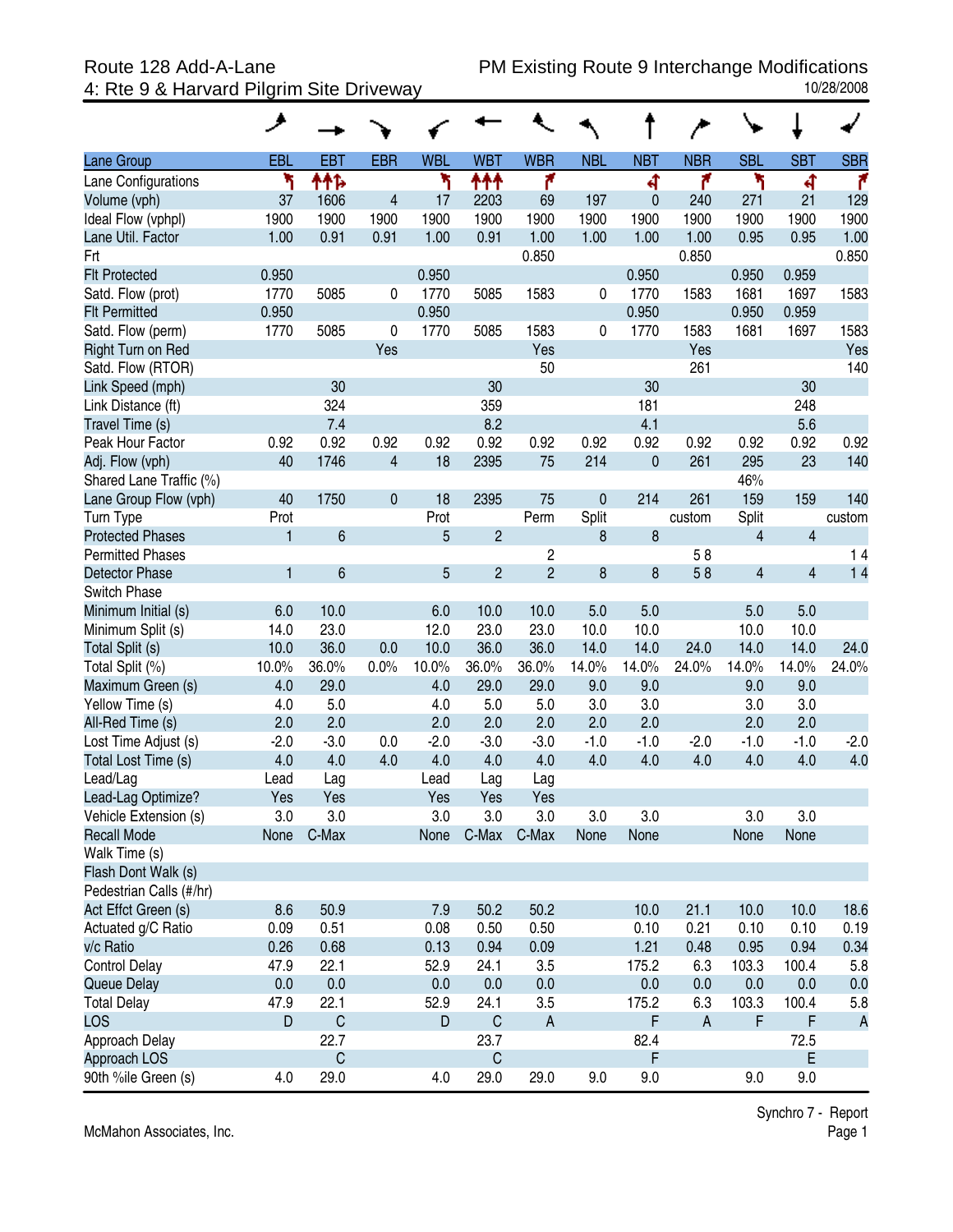| Lane Group              | ø9      |
|-------------------------|---------|
| Lane Configurations     |         |
| Volume (vph)            |         |
| Ideal Flow (vphpl)      |         |
| Lane Util. Factor       |         |
| Frt                     |         |
| <b>Flt Protected</b>    |         |
| Satd. Flow (prot)       |         |
| <b>Flt Permitted</b>    |         |
| Satd. Flow (perm)       |         |
| Right Turn on Red       |         |
| Satd. Flow (RTOR)       |         |
| Link Speed (mph)        |         |
| Link Distance (ft)      |         |
| Travel Time (s)         |         |
| Peak Hour Factor        |         |
| Adj. Flow (vph)         |         |
| Shared Lane Traffic (%) |         |
| Lane Group Flow (vph)   |         |
| Turn Type               |         |
| <b>Protected Phases</b> | 9       |
| <b>Permitted Phases</b> |         |
| <b>Detector Phase</b>   |         |
| Switch Phase            |         |
| Minimum Initial (s)     | 4.0     |
| Minimum Split (s)       | 26.0    |
| Total Split (s)         | 26.0    |
| Total Split (%)         | 26%     |
| Maximum Green (s)       | 16.0    |
| Yellow Time (s)         | 10.0    |
| All-Red Time (s)        | 0.0     |
| Lost Time Adjust (s)    |         |
| Total Lost Time (s)     |         |
| Lead/Lag                |         |
| Lead-Lag Optimize?      |         |
| Vehicle Extension (s)   | 3.0     |
| <b>Recall Mode</b>      | None    |
| Walk Time (s)           | $5.0\,$ |
| Flash Dont Walk (s)     | 11.0    |
| Pedestrian Calls (#/hr) | 1       |
| Act Effct Green (s)     |         |
| Actuated g/C Ratio      |         |
| v/c Ratio               |         |
| <b>Control Delay</b>    |         |
| Queue Delay             |         |
| <b>Total Delay</b>      |         |
| <b>LOS</b>              |         |
| Approach Delay          |         |
| Approach LOS            |         |
| 90th %ile Green (s)     | 16.0    |
|                         |         |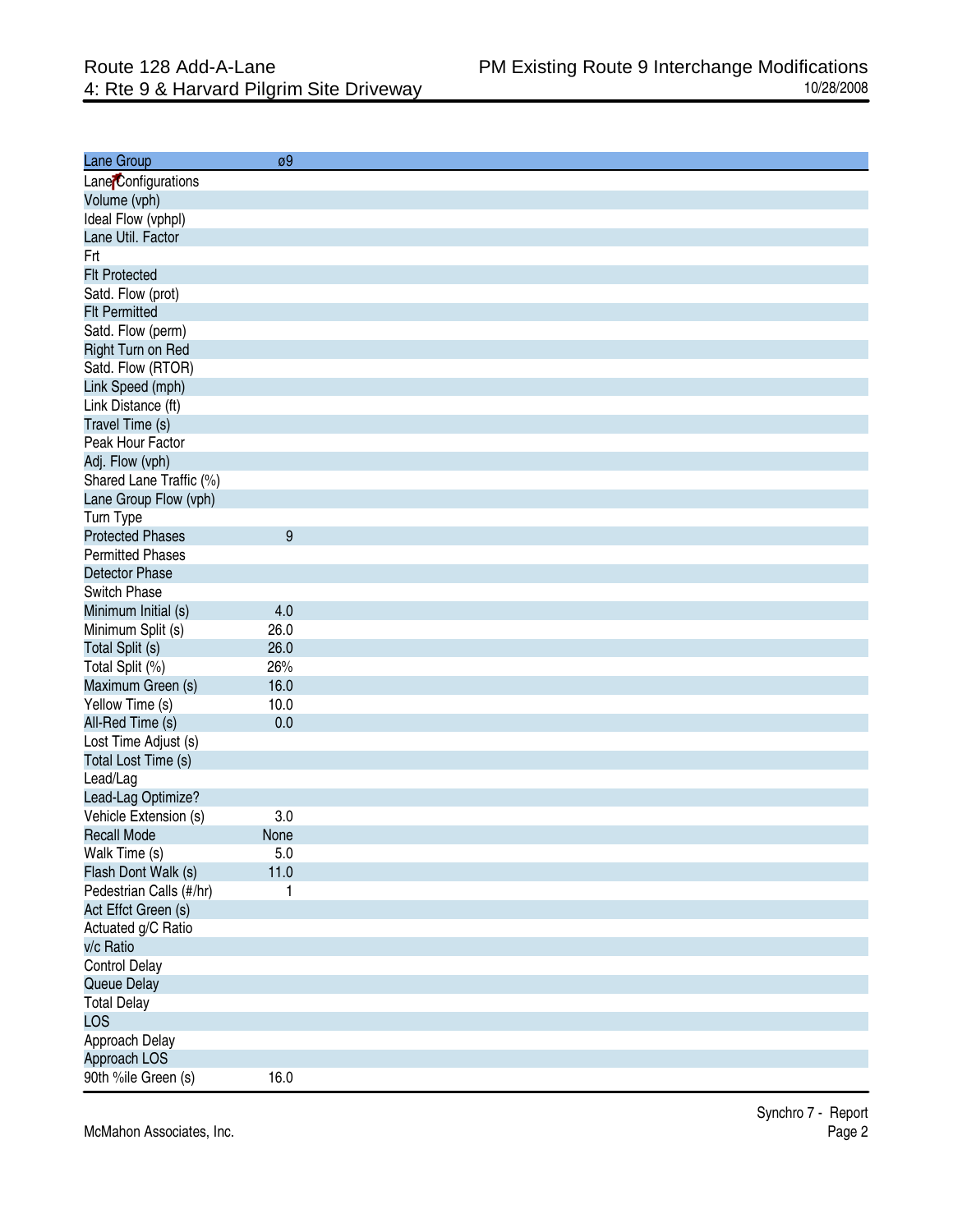|                                                                                    | عر          |              |            |             |              |                        |            |              |             |            |            |                  |
|------------------------------------------------------------------------------------|-------------|--------------|------------|-------------|--------------|------------------------|------------|--------------|-------------|------------|------------|------------------|
| Lane Group                                                                         | <b>EBL</b>  | <b>EBT</b>   | <b>EBR</b> | <b>WBL</b>  | <b>WBT</b>   | <b>WBR</b>             | <b>NBL</b> | <b>NBT</b>   | <b>NBR</b>  | <b>SBL</b> | <b>SBT</b> | <b>SBR</b>       |
| 90th %ile Term Code                                                                | Max         | Coord        |            | Max         | Coord        | Coord                  | Max        | Max          |             | Max        | Max        |                  |
| 70th %ile Green (s)                                                                | 8.7         | 51.9         |            | 7.1         | 50.3         | 50.3                   | 9.0        | 9.0          |             | 9.0        | 9.0        |                  |
| 70th %ile Term Code                                                                | Gap         | Coord        |            | Gap         | Coord        | Coord                  | Max        | Max          |             | Max        | Max        |                  |
| 50th %ile Green (s)                                                                | 7.6         | 52.6         |            | 6.4         | 51.4         | 51.4                   | 9.0        | 9.0          |             | 9.0        | 9.0        |                  |
| 50th %ile Term Code                                                                | Gap         | Coord        |            | Gap         | Coord        | Coord                  | Max        | Max          |             | Max        | Max        |                  |
| 30th %ile Green (s)                                                                | 6.5         | 53.0         |            | 6.0         | 52.5         | 52.5                   | 9.0        | 9.0          |             | 9.0        | 9.0        |                  |
| 30th %ile Term Code                                                                | Gap         | Coord        |            | Min         | Coord        | Coord                  | Max        | Max          |             | Max        | Max        |                  |
| 10th %ile Green (s)                                                                | 6.0         | 53.0         |            | 6.0         | 53.0         | 53.0                   | 9.0        | 9.0          |             | 9.0        | 9.0        |                  |
| 10th %ile Term Code                                                                | Min         | Coord        |            | Min         | Coord        | Coord                  | Max        | Max          |             | Max        | Max        |                  |
| Queue Length 50th (ft)                                                             | 24          | 260          |            | 12          | 338          | 1                      |            | ~167         | $\mathbf 0$ | 108        | 107        | 0                |
| Queue Length 95th (ft)                                                             | 59          | #553         |            | m20         | #868         | m22                    |            | #312         | 42          | #240       | #238       | 26               |
| Internal Link Dist (ft)                                                            |             | 244          |            |             | 279          |                        |            | 101          |             |            | 168        |                  |
| Turn Bay Length (ft)                                                               |             |              |            |             |              |                        |            |              |             |            |            |                  |
| Base Capacity (vph)                                                                | 151         | 2588         |            | 140         | 2555         | 820                    |            | 177          | 540         | 168        | 170        | 408              |
| <b>Starvation Cap Reductn</b>                                                      | $\mathbf 0$ | $\mathbf 0$  |            | $\mathbf 0$ | $\pmb{0}$    | $\mathbf 0$            |            | $\pmb{0}$    | $\mathbf 0$ | 0          | 0          | $\boldsymbol{0}$ |
| Spillback Cap Reductn                                                              | $\mathbf 0$ | $\mathbf 0$  |            | 0           | $\mathbf 0$  | $\mathbf 0$            |            | $\mathbf{0}$ | $\mathbf 0$ | 0          | 0          | 0                |
| Storage Cap Reductn                                                                | $\mathbf 0$ | $\mathbf{0}$ |            | $\mathbf 0$ | $\mathbf{0}$ | $\mathbf{0}$           |            | $\mathbf 0$  | $\mathbf 0$ | 0          | 0          | $\overline{0}$   |
| Reduced v/c Ratio                                                                  | 0.26        | 0.68         |            | 0.13        | 0.94         | 0.09                   |            | 1.21         | 0.48        | 0.95       | 0.94       | 0.34             |
| <b>Intersection Summary</b>                                                        |             |              |            |             |              |                        |            |              |             |            |            |                  |
| Area Type:                                                                         | Other       |              |            |             |              |                        |            |              |             |            |            |                  |
| Cycle Length: 100                                                                  |             |              |            |             |              |                        |            |              |             |            |            |                  |
| Actuated Cycle Length: 100                                                         |             |              |            |             |              |                        |            |              |             |            |            |                  |
| Offset: 0 (0%), Referenced to phase 2:WBT and 6:EBT, Start of Green                |             |              |            |             |              |                        |            |              |             |            |            |                  |
| Natural Cycle: 145                                                                 |             |              |            |             |              |                        |            |              |             |            |            |                  |
| Control Type: Actuated-Coordinated                                                 |             |              |            |             |              |                        |            |              |             |            |            |                  |
| Maximum v/c Ratio: 1.21                                                            |             |              |            |             |              |                        |            |              |             |            |            |                  |
| Intersection Signal Delay: 33.0                                                    |             |              |            |             |              | Intersection LOS: C    |            |              |             |            |            |                  |
| Intersection Capacity Utilization 71.5%                                            |             |              |            |             |              | ICU Level of Service C |            |              |             |            |            |                  |
| Analysis Period (min) 15                                                           |             |              |            |             |              |                        |            |              |             |            |            |                  |
| Volume exceeds capacity, queue is theoretically infinite.<br>$\tilde{\phantom{a}}$ |             |              |            |             |              |                        |            |              |             |            |            |                  |
| Queue shown is maximum after two cycles.                                           |             |              |            |             |              |                        |            |              |             |            |            |                  |
| 95th percentile volume exceeds capacity, queue may be longer.<br>#                 |             |              |            |             |              |                        |            |              |             |            |            |                  |
| Queue shown is maximum after two cycles.                                           |             |              |            |             |              |                        |            |              |             |            |            |                  |
| Volume for 95th percentile queue is metered by upstream signal.<br>m               |             |              |            |             |              |                        |            |              |             |            |            |                  |

### Splits and Phases: 4: Rte 9 & Harvard Pilgrim Site Driveway

| l C<br>E<br>øΙ  | ø۷           | 04 | ø8 | $AB = 9$ |
|-----------------|--------------|----|----|----------|
| 10 s            | 26.<br>w     |    |    | lоg<br>້ |
| ø5<br>Тſ        | ø6           |    |    |          |
| 10 <sub>1</sub> | <b>COLOR</b> |    |    |          |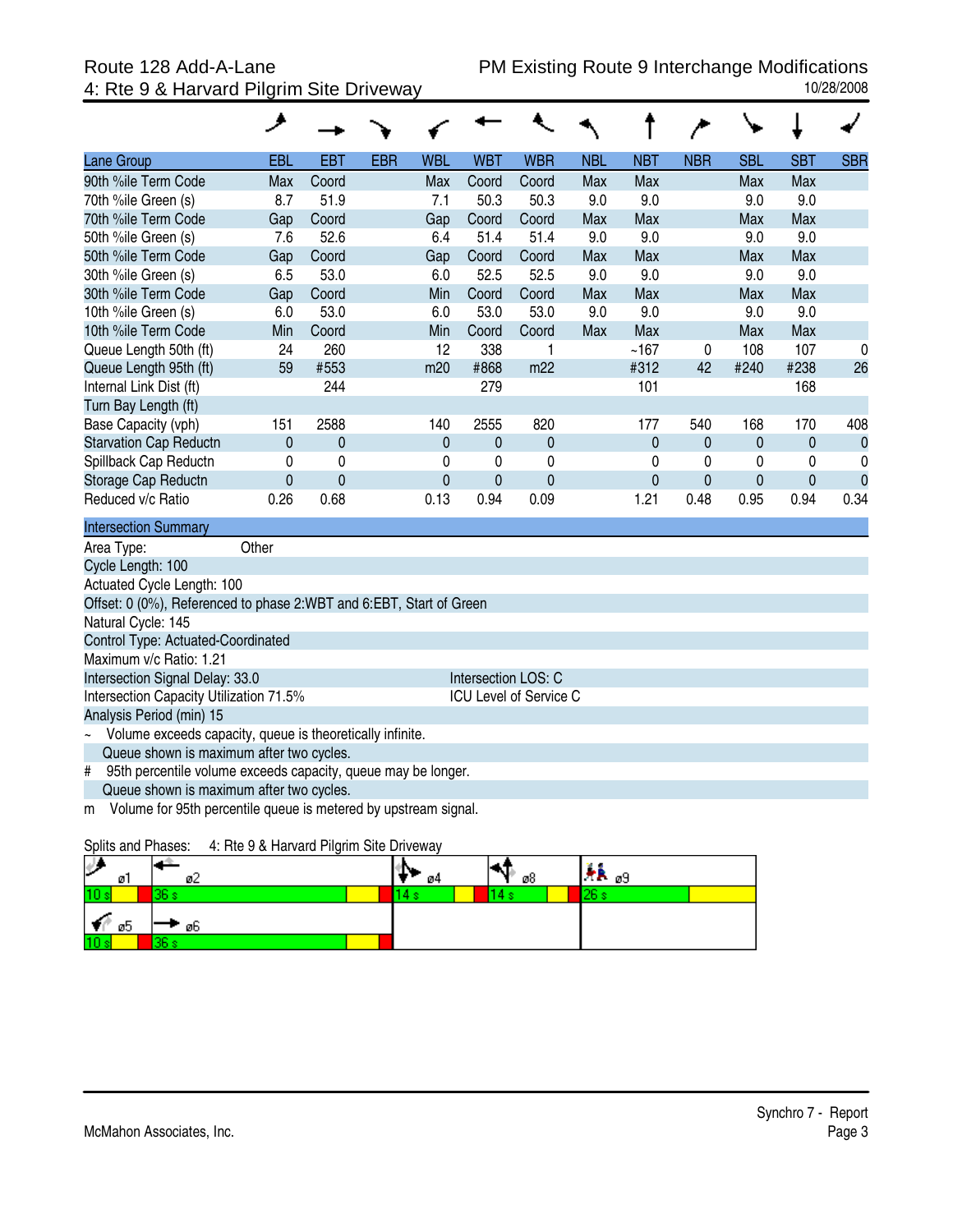| Lane Group                    | $\varnothing9$ |
|-------------------------------|----------------|
| 90th %ile Term Code           | Ped            |
| 70th %ile Green (s)           | 0.0            |
| 70th %ile Term Code           | <b>Skip</b>    |
| 50th %ile Green (s)           | 0.0            |
| 50th %ile Term Code           | <b>Skip</b>    |
| 30th %ile Green (s)           | 0.0            |
| 30th %ile Term Code           | <b>Skip</b>    |
| 10th %ile Green (s)           | 0.0            |
| 10th %ile Term Code           | <b>Skip</b>    |
| Queue Length 50th (ft)        |                |
| Queue Length 95th (ft)        |                |
| Internal Link Dist (ft)       |                |
| Turn Bay Length (ft)          |                |
| Base Capacity (vph)           |                |
| <b>Starvation Cap Reductn</b> |                |
| Spillback Cap Reductn         |                |
| Storage Cap Reductn           |                |
| Reduced v/c Ratio             |                |
| <b>Intersection Summary</b>   |                |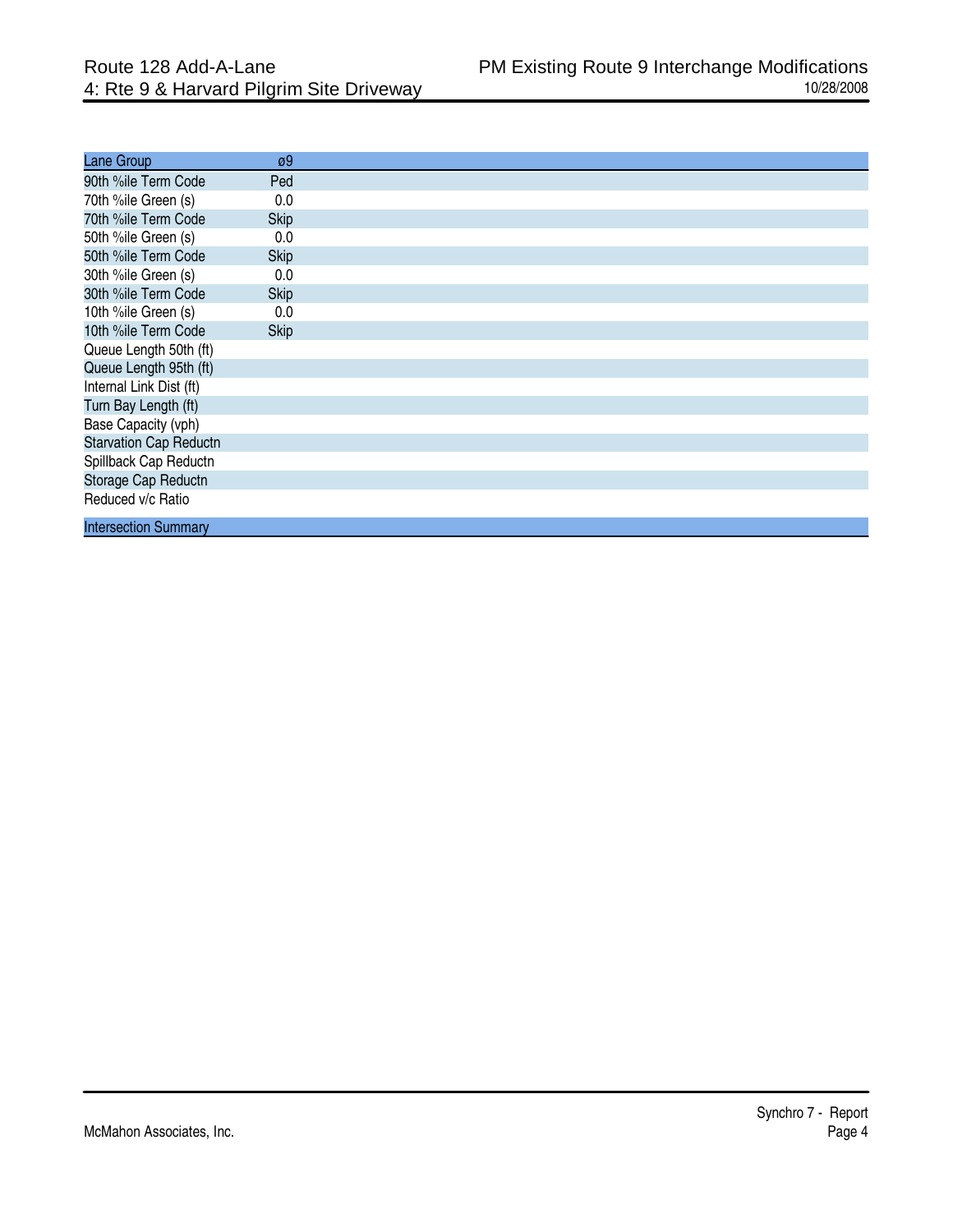| <b>SBL</b><br><b>EBR</b><br><b>WBL</b><br><b>WBT</b><br><b>WBR</b><br><b>NBL</b><br><b>NBT</b><br><b>NBR</b><br><b>SBT</b><br><b>SBR</b><br><b>EBL</b><br><b>EBT</b><br>Lane Group<br>↟↟<br>ካካ<br>↟↟<br>Lane Configurations<br>$\mathbf 0$<br>$\mathbf{0}$<br>1233<br>$\mathbf 0$<br>$\mathbf 0$<br>$\mathbf 0$<br>0<br>$\pmb{0}$<br>$\pmb{0}$<br>Volume (vph)<br>0<br>570<br>2006<br>1900<br>1900<br>1900<br>1900<br>1900<br>1900<br>1900<br>1900<br>1900<br>1900<br>1900<br>1900<br>Ideal Flow (vphpl)<br>100<br>250<br>Storage Length (ft)<br>$\mathbf{0}$<br>$\mathbf{0}$<br>$\mathbf{0}$<br>0<br>$\mathbf{0}$<br>$\boldsymbol{0}$<br>0<br>$\overline{c}$<br>Storage Lanes<br>0<br>0<br>0<br>0<br>0<br>0<br>25<br>25<br>25<br>Taper Length (ft)<br>25<br>25<br>25<br>25<br>25<br>1.00<br>1.00<br>0.95<br>1.00<br>0.97<br>0.95<br>1.00<br>1.00<br>1.00<br>1.00<br>1.00<br>1.00<br>Lane Util. Factor<br>Frt<br><b>Flt Protected</b><br>0.950<br>$\mathbf{0}$<br>$\pmb{0}$<br>0<br>$\pmb{0}$<br>Satd. Flow (prot)<br>3539<br>3433<br>3539<br>$\pmb{0}$<br>$\pmb{0}$<br>$\pmb{0}$<br>0<br>$\mathbf{0}$ |
|--------------------------------------------------------------------------------------------------------------------------------------------------------------------------------------------------------------------------------------------------------------------------------------------------------------------------------------------------------------------------------------------------------------------------------------------------------------------------------------------------------------------------------------------------------------------------------------------------------------------------------------------------------------------------------------------------------------------------------------------------------------------------------------------------------------------------------------------------------------------------------------------------------------------------------------------------------------------------------------------------------------------------------------------------------------------------------------------------------|
|                                                                                                                                                                                                                                                                                                                                                                                                                                                                                                                                                                                                                                                                                                                                                                                                                                                                                                                                                                                                                                                                                                        |
|                                                                                                                                                                                                                                                                                                                                                                                                                                                                                                                                                                                                                                                                                                                                                                                                                                                                                                                                                                                                                                                                                                        |
|                                                                                                                                                                                                                                                                                                                                                                                                                                                                                                                                                                                                                                                                                                                                                                                                                                                                                                                                                                                                                                                                                                        |
|                                                                                                                                                                                                                                                                                                                                                                                                                                                                                                                                                                                                                                                                                                                                                                                                                                                                                                                                                                                                                                                                                                        |
|                                                                                                                                                                                                                                                                                                                                                                                                                                                                                                                                                                                                                                                                                                                                                                                                                                                                                                                                                                                                                                                                                                        |
|                                                                                                                                                                                                                                                                                                                                                                                                                                                                                                                                                                                                                                                                                                                                                                                                                                                                                                                                                                                                                                                                                                        |
|                                                                                                                                                                                                                                                                                                                                                                                                                                                                                                                                                                                                                                                                                                                                                                                                                                                                                                                                                                                                                                                                                                        |
|                                                                                                                                                                                                                                                                                                                                                                                                                                                                                                                                                                                                                                                                                                                                                                                                                                                                                                                                                                                                                                                                                                        |
|                                                                                                                                                                                                                                                                                                                                                                                                                                                                                                                                                                                                                                                                                                                                                                                                                                                                                                                                                                                                                                                                                                        |
|                                                                                                                                                                                                                                                                                                                                                                                                                                                                                                                                                                                                                                                                                                                                                                                                                                                                                                                                                                                                                                                                                                        |
|                                                                                                                                                                                                                                                                                                                                                                                                                                                                                                                                                                                                                                                                                                                                                                                                                                                                                                                                                                                                                                                                                                        |
| 0.950<br><b>Flt Permitted</b>                                                                                                                                                                                                                                                                                                                                                                                                                                                                                                                                                                                                                                                                                                                                                                                                                                                                                                                                                                                                                                                                          |
| $\pmb{0}$<br>$\mathbf{0}$<br>$\pmb{0}$<br>0<br>$\pmb{0}$<br>$\pmb{0}$<br>$\pmb{0}$<br>Satd. Flow (perm)<br>0<br>3539<br>$\mathbf 0$<br>3433<br>3539                                                                                                                                                                                                                                                                                                                                                                                                                                                                                                                                                                                                                                                                                                                                                                                                                                                                                                                                                    |
| Yes<br>Yes<br>Yes<br>Yes<br>Right Turn on Red                                                                                                                                                                                                                                                                                                                                                                                                                                                                                                                                                                                                                                                                                                                                                                                                                                                                                                                                                                                                                                                          |
| Satd. Flow (RTOR)                                                                                                                                                                                                                                                                                                                                                                                                                                                                                                                                                                                                                                                                                                                                                                                                                                                                                                                                                                                                                                                                                      |
| 30<br>Link Speed (mph)<br>30<br>30<br>30                                                                                                                                                                                                                                                                                                                                                                                                                                                                                                                                                                                                                                                                                                                                                                                                                                                                                                                                                                                                                                                               |
| 270<br>300<br>519<br>578<br>Link Distance (ft)                                                                                                                                                                                                                                                                                                                                                                                                                                                                                                                                                                                                                                                                                                                                                                                                                                                                                                                                                                                                                                                         |
| 6.1<br>6.8<br>13.1<br>Travel Time (s)<br>11.8                                                                                                                                                                                                                                                                                                                                                                                                                                                                                                                                                                                                                                                                                                                                                                                                                                                                                                                                                                                                                                                          |
| 0.92<br>0.92<br>Peak Hour Factor<br>0.92<br>0.92<br>0.92<br>0.92<br>0.92<br>0.92<br>0.92<br>0.92<br>0.92<br>0.92                                                                                                                                                                                                                                                                                                                                                                                                                                                                                                                                                                                                                                                                                                                                                                                                                                                                                                                                                                                       |
| 1340<br>620<br>2180<br>0<br>0<br>Adj. Flow (vph)<br>0<br>0<br>0<br>0<br>0<br>0<br>0                                                                                                                                                                                                                                                                                                                                                                                                                                                                                                                                                                                                                                                                                                                                                                                                                                                                                                                                                                                                                    |
| Shared Lane Traffic (%)                                                                                                                                                                                                                                                                                                                                                                                                                                                                                                                                                                                                                                                                                                                                                                                                                                                                                                                                                                                                                                                                                |
| 0<br>$\pmb{0}$<br>2180<br>0<br>0<br>0<br>$\pmb{0}$<br>0<br>Lane Group Flow (vph)<br>1340<br>620<br>0<br>0                                                                                                                                                                                                                                                                                                                                                                                                                                                                                                                                                                                                                                                                                                                                                                                                                                                                                                                                                                                              |
| <b>Turn Type</b><br>Prot                                                                                                                                                                                                                                                                                                                                                                                                                                                                                                                                                                                                                                                                                                                                                                                                                                                                                                                                                                                                                                                                               |
| 8<br><b>Protected Phases</b><br>3<br>4                                                                                                                                                                                                                                                                                                                                                                                                                                                                                                                                                                                                                                                                                                                                                                                                                                                                                                                                                                                                                                                                 |
| <b>Permitted Phases</b>                                                                                                                                                                                                                                                                                                                                                                                                                                                                                                                                                                                                                                                                                                                                                                                                                                                                                                                                                                                                                                                                                |
| 3<br>8<br>Detector Phase<br>4                                                                                                                                                                                                                                                                                                                                                                                                                                                                                                                                                                                                                                                                                                                                                                                                                                                                                                                                                                                                                                                                          |
| <b>Switch Phase</b>                                                                                                                                                                                                                                                                                                                                                                                                                                                                                                                                                                                                                                                                                                                                                                                                                                                                                                                                                                                                                                                                                    |
| 4.0<br>Minimum Initial (s)<br>4.0<br>4.0                                                                                                                                                                                                                                                                                                                                                                                                                                                                                                                                                                                                                                                                                                                                                                                                                                                                                                                                                                                                                                                               |
| 8.0<br>20.0<br>20.0<br>Minimum Split (s)                                                                                                                                                                                                                                                                                                                                                                                                                                                                                                                                                                                                                                                                                                                                                                                                                                                                                                                                                                                                                                                               |
| 0.0<br>70.0<br>0.0<br>30.0<br>100.0<br>0.0<br>0.0<br>Total Split (s)<br>0.0<br>0.0<br>0.0<br>0.0<br>0.0                                                                                                                                                                                                                                                                                                                                                                                                                                                                                                                                                                                                                                                                                                                                                                                                                                                                                                                                                                                                |
| 0.0%<br>0.0%<br>70.0%<br>0.0%<br>30.0%<br>100.0%<br>0.0%<br>0.0%<br>0.0%<br>0.0%<br>0.0%<br>0.0%<br>Total Split (%)                                                                                                                                                                                                                                                                                                                                                                                                                                                                                                                                                                                                                                                                                                                                                                                                                                                                                                                                                                                    |
| 66.0<br>96.0<br>Maximum Green (s)<br>26.0                                                                                                                                                                                                                                                                                                                                                                                                                                                                                                                                                                                                                                                                                                                                                                                                                                                                                                                                                                                                                                                              |
| 3.5<br>3.5<br>3.5<br>Yellow Time (s)                                                                                                                                                                                                                                                                                                                                                                                                                                                                                                                                                                                                                                                                                                                                                                                                                                                                                                                                                                                                                                                                   |
| 0.5<br>All-Red Time (s)<br>0.5<br>0.5                                                                                                                                                                                                                                                                                                                                                                                                                                                                                                                                                                                                                                                                                                                                                                                                                                                                                                                                                                                                                                                                  |
| 0.0<br>0.0<br>0.0<br>0.0<br>0.0<br>0.0<br>0.0<br>0.0<br>0.0<br>0.0<br>0.0<br>Lost Time Adjust (s)<br>0.0                                                                                                                                                                                                                                                                                                                                                                                                                                                                                                                                                                                                                                                                                                                                                                                                                                                                                                                                                                                               |
| Total Lost Time (s)<br>4.0<br>4.0<br>4.0<br>4.0<br>4.0<br>4.0<br>4.0<br>4.0<br>4.0<br>4.0<br>4.0<br>4.0                                                                                                                                                                                                                                                                                                                                                                                                                                                                                                                                                                                                                                                                                                                                                                                                                                                                                                                                                                                                |
| Lead/Lag<br>Lag<br>Lead                                                                                                                                                                                                                                                                                                                                                                                                                                                                                                                                                                                                                                                                                                                                                                                                                                                                                                                                                                                                                                                                                |
| Lead-Lag Optimize?<br>Yes<br>Yes                                                                                                                                                                                                                                                                                                                                                                                                                                                                                                                                                                                                                                                                                                                                                                                                                                                                                                                                                                                                                                                                       |
| Vehicle Extension (s)<br>3.0<br>3.0<br>3.0                                                                                                                                                                                                                                                                                                                                                                                                                                                                                                                                                                                                                                                                                                                                                                                                                                                                                                                                                                                                                                                             |
| Recall Mode<br>None<br>None<br>None                                                                                                                                                                                                                                                                                                                                                                                                                                                                                                                                                                                                                                                                                                                                                                                                                                                                                                                                                                                                                                                                    |
| Walk Time (s)<br>5.0<br>5.0                                                                                                                                                                                                                                                                                                                                                                                                                                                                                                                                                                                                                                                                                                                                                                                                                                                                                                                                                                                                                                                                            |
| Flash Dont Walk (s)<br>11.0<br>11.0                                                                                                                                                                                                                                                                                                                                                                                                                                                                                                                                                                                                                                                                                                                                                                                                                                                                                                                                                                                                                                                                    |
| $\mathbf 0$<br>$\pmb{0}$<br>Pedestrian Calls (#/hr)                                                                                                                                                                                                                                                                                                                                                                                                                                                                                                                                                                                                                                                                                                                                                                                                                                                                                                                                                                                                                                                    |
| Act Effct Green (s)<br>100.0<br>68.8<br>23.2                                                                                                                                                                                                                                                                                                                                                                                                                                                                                                                                                                                                                                                                                                                                                                                                                                                                                                                                                                                                                                                           |
| Actuated g/C Ratio<br>0.69<br>0.23<br>1.00                                                                                                                                                                                                                                                                                                                                                                                                                                                                                                                                                                                                                                                                                                                                                                                                                                                                                                                                                                                                                                                             |
| v/c Ratio<br>0.55<br>0.78<br>0.62                                                                                                                                                                                                                                                                                                                                                                                                                                                                                                                                                                                                                                                                                                                                                                                                                                                                                                                                                                                                                                                                      |
| <b>Control Delay</b><br>6.0<br>36.2<br>0.6                                                                                                                                                                                                                                                                                                                                                                                                                                                                                                                                                                                                                                                                                                                                                                                                                                                                                                                                                                                                                                                             |
| 0.0<br>Queue Delay<br>0.0<br>0.0                                                                                                                                                                                                                                                                                                                                                                                                                                                                                                                                                                                                                                                                                                                                                                                                                                                                                                                                                                                                                                                                       |
| 6.0<br>36.2<br>0.6<br><b>Total Delay</b>                                                                                                                                                                                                                                                                                                                                                                                                                                                                                                                                                                                                                                                                                                                                                                                                                                                                                                                                                                                                                                                               |
| LOS<br>A<br>D<br>A                                                                                                                                                                                                                                                                                                                                                                                                                                                                                                                                                                                                                                                                                                                                                                                                                                                                                                                                                                                                                                                                                     |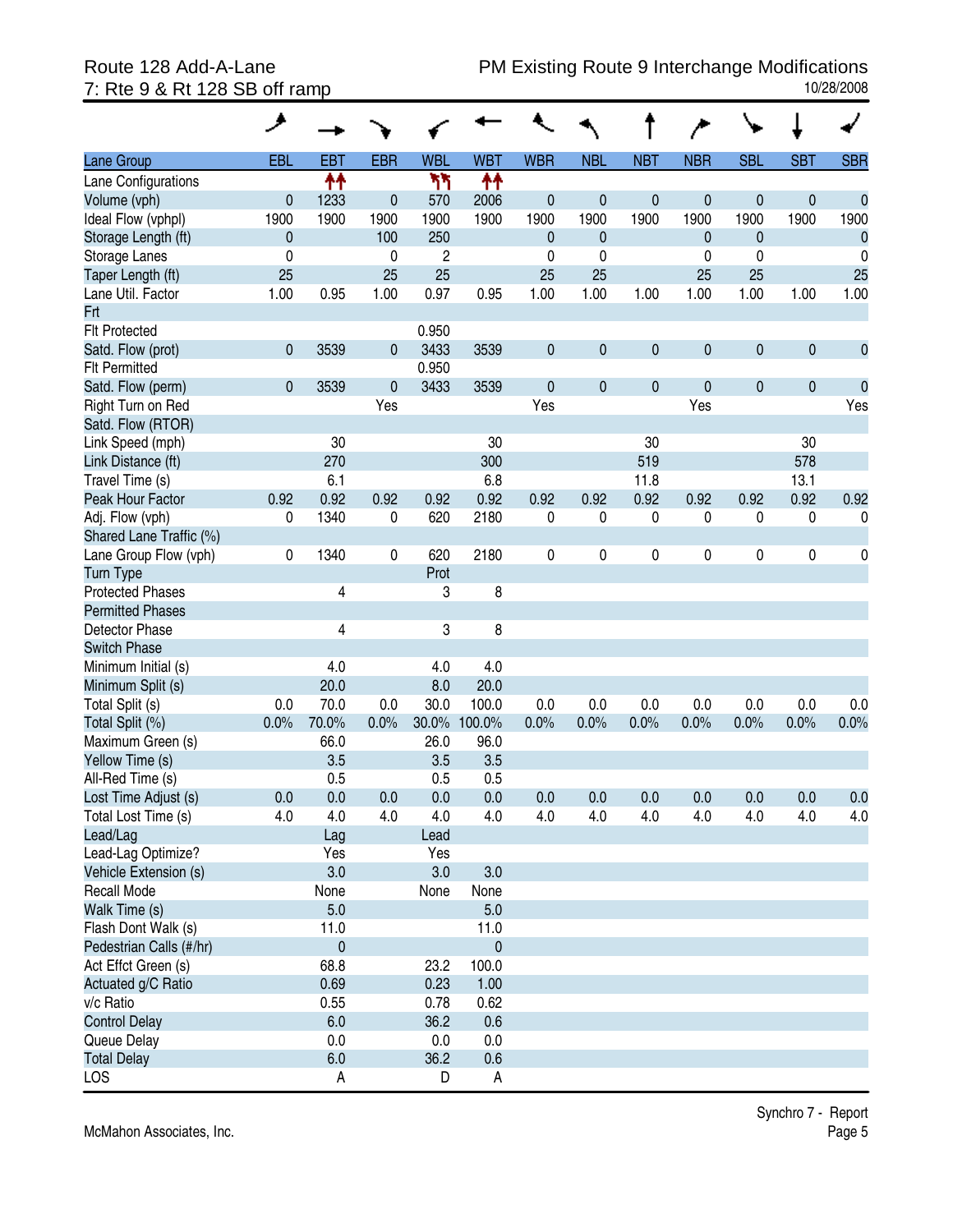# 7: Rte 9 & Rt 128 SB off ramp

|                                                               | خر                                                                |             |            |             |                               |            |            |            |            |            |            |            |
|---------------------------------------------------------------|-------------------------------------------------------------------|-------------|------------|-------------|-------------------------------|------------|------------|------------|------------|------------|------------|------------|
| Lane Group                                                    | <b>EBL</b>                                                        | <b>EBT</b>  | <b>EBR</b> | <b>WBL</b>  | <b>WBT</b>                    | <b>WBR</b> | <b>NBL</b> | <b>NBT</b> | <b>NBR</b> | <b>SBL</b> | <b>SBT</b> | <b>SBR</b> |
| Approach Delay                                                |                                                                   | 6.0         |            |             | 8.5                           |            |            |            |            |            |            |            |
| Approach LOS                                                  |                                                                   | A           |            |             | A                             |            |            |            |            |            |            |            |
| 90th %ile Green (s)                                           |                                                                   | 63.2        |            | 28.8        | 96.0                          |            |            |            |            |            |            |            |
| 90th %ile Term Code                                           |                                                                   | Coord       |            | Gap         | Coord                         |            |            |            |            |            |            |            |
| 70th %ile Green (s)                                           |                                                                   | 66.8        |            | 25.2        | 96.0                          |            |            |            |            |            |            |            |
| 70th %ile Term Code                                           |                                                                   | Coord       |            | Gap         | Coord                         |            |            |            |            |            |            |            |
| 50th %ile Green (s)                                           |                                                                   | 68.9        |            | 23.1        | 96.0                          |            |            |            |            |            |            |            |
| 50th %ile Term Code                                           |                                                                   | Coord       |            | Gap         | Coord                         |            |            |            |            |            |            |            |
| 30th %ile Green (s)                                           |                                                                   | 71.0        |            | 21.0        | 96.0                          |            |            |            |            |            |            |            |
| 30th %ile Term Code                                           |                                                                   | Coord       |            | Gap         | Coord                         |            |            |            |            |            |            |            |
| 10th %ile Green (s)                                           |                                                                   | 74.3        |            | 17.7        | 96.0                          |            |            |            |            |            |            |            |
| 10th %ile Term Code                                           |                                                                   | Coord       |            | Gap         | Coord                         |            |            |            |            |            |            |            |
| Queue Length 50th (ft)                                        |                                                                   | 14          |            | 170         | $\mathbf 0$                   |            |            |            |            |            |            |            |
| Queue Length 95th (ft)                                        |                                                                   | m479        |            | m187        | $\mathbf 0$                   |            |            |            |            |            |            |            |
| Internal Link Dist (ft)                                       |                                                                   | 190         |            |             | 220                           |            |            | 439        |            |            | 498        |            |
| Turn Bay Length (ft)                                          |                                                                   |             |            | 250         |                               |            |            |            |            |            |            |            |
| Base Capacity (vph)                                           |                                                                   | 2456        |            | 912         | 3539                          |            |            |            |            |            |            |            |
| <b>Starvation Cap Reductn</b>                                 |                                                                   | 0           |            | 0           | 0                             |            |            |            |            |            |            |            |
| Spillback Cap Reductn                                         |                                                                   | $\mathbf 0$ |            | $\mathbf 0$ | $\overline{0}$                |            |            |            |            |            |            |            |
| Storage Cap Reductn                                           |                                                                   | 0           |            | 0           | 0                             |            |            |            |            |            |            |            |
| Reduced v/c Ratio                                             |                                                                   | 0.55        |            | 0.68        | 0.62                          |            |            |            |            |            |            |            |
| <b>Intersection Summary</b>                                   |                                                                   |             |            |             |                               |            |            |            |            |            |            |            |
| Area Type:                                                    | Other                                                             |             |            |             |                               |            |            |            |            |            |            |            |
| Cycle Length: 100                                             |                                                                   |             |            |             |                               |            |            |            |            |            |            |            |
| Actuated Cycle Length: 100                                    |                                                                   |             |            |             |                               |            |            |            |            |            |            |            |
| Offset: 0 (0%), Referenced to phase 2: and 6:, Start of Green |                                                                   |             |            |             |                               |            |            |            |            |            |            |            |
| Natural Cycle: 40                                             |                                                                   |             |            |             |                               |            |            |            |            |            |            |            |
| Control Type: Actuated-Coordinated                            |                                                                   |             |            |             |                               |            |            |            |            |            |            |            |
|                                                               | Maximum v/c Ratio: 0.78                                           |             |            |             |                               |            |            |            |            |            |            |            |
|                                                               | Intersection LOS: A<br>Intersection Signal Delay: 7.7             |             |            |             |                               |            |            |            |            |            |            |            |
| Intersection Capacity Utilization 79.7%                       |                                                                   |             |            |             | <b>ICU Level of Service D</b> |            |            |            |            |            |            |            |
| Analysis Period (min) 15                                      |                                                                   |             |            |             |                               |            |            |            |            |            |            |            |
|                                                               | m Volume for 95th percentile queue is metered by upstream signal. |             |            |             |                               |            |            |            |            |            |            |            |
|                                                               |                                                                   |             |            |             |                               |            |            |            |            |            |            |            |

### Splits and Phases: 7: Rte 9 & Rt 128 SB off ramp

| øЗ<br>. .       | - ø4 |  |
|-----------------|------|--|
| 30 <sub>3</sub> |      |  |
| .,<br>r.        |      |  |
| ø8              |      |  |
|                 |      |  |
|                 |      |  |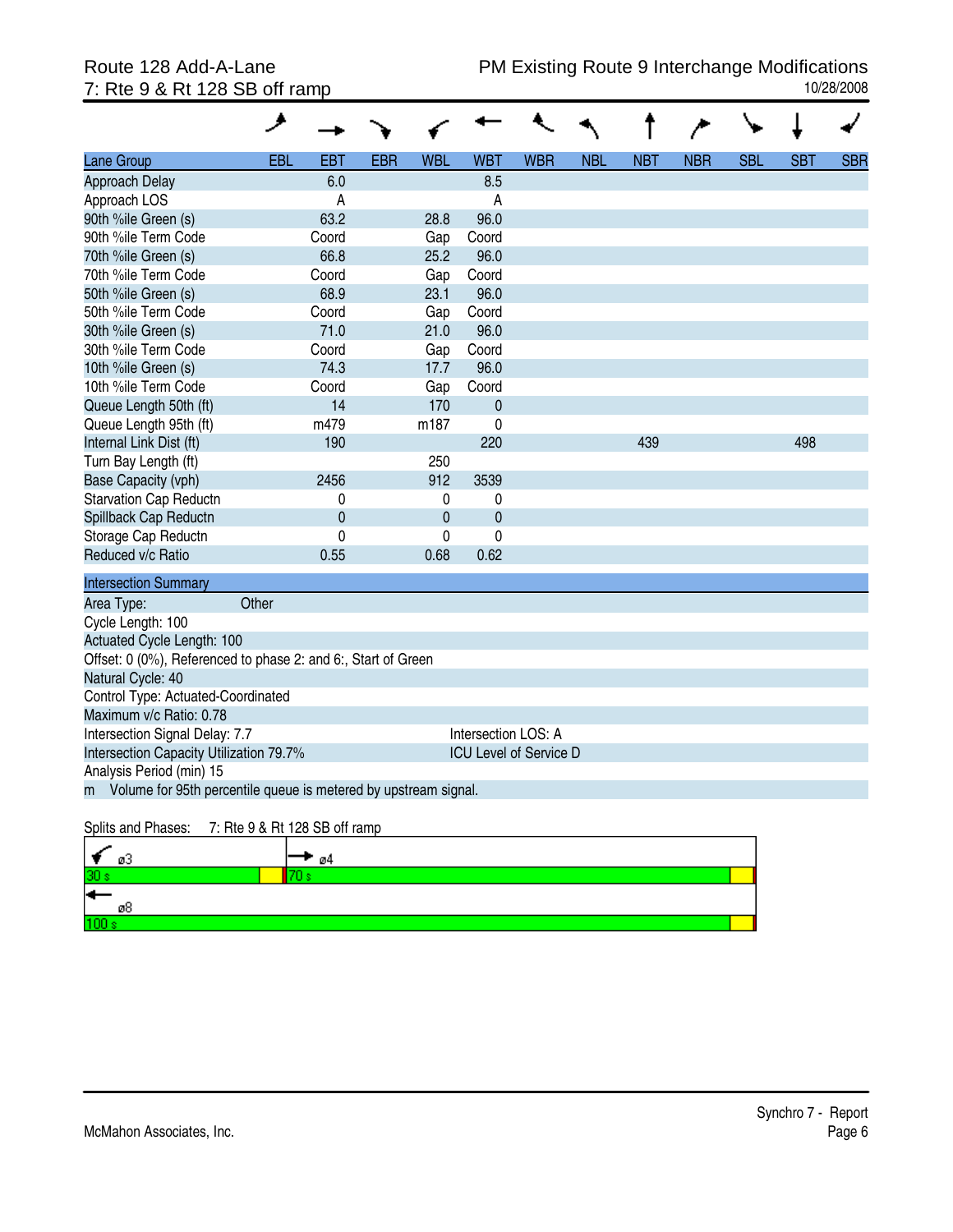|                                  | هر             |                                  |             |            |                     |             |              |             |              |            |            |              |
|----------------------------------|----------------|----------------------------------|-------------|------------|---------------------|-------------|--------------|-------------|--------------|------------|------------|--------------|
| <b>Lane Group</b>                | EBL            | <b>EBT</b>                       | <b>EBR</b>  | <b>WBL</b> | <b>WBT</b>          | <b>WBR</b>  | <b>NBL</b>   | <b>NBT</b>  | <b>NBR</b>   | <b>SBL</b> | <b>SBT</b> | <b>SBR</b>   |
| Lane Configurations              | ካካ             | ↟↟                               |             |            | ቶቶ                  |             |              |             |              |            |            |              |
| Volume (vph)                     | 706            | 1295                             | $\mathbf 0$ | 0          | 1915                | $\mathbf 0$ | $\mathbf 0$  | $\mathbf 0$ | 0            | 0          | 0          | $\mathbf{0}$ |
| Ideal Flow (vphpl)               | 1900           | 1900                             | 1900        | 1900       | 1900                | 1900        | 1900         | 1900        | 1900         | 1900       | 1900       | 1900         |
| Storage Length (ft)              | 250            |                                  | 0           | 0          |                     | 100         | $\mathbf{0}$ |             | $\mathbf{0}$ | 0          |            | $\mathbf 0$  |
| Storage Lanes                    | $\overline{2}$ |                                  | 0           | 0          |                     | 0           | 0            |             | 0            | 0          |            | 0            |
| Taper Length (ft)                | 25             |                                  | 25          | 25         |                     | 25          | 25           |             | 25           | 25         |            | 25           |
| Lane Util. Factor                | 0.97           | 0.95                             | 1.00        | 1.00       | 0.95                | 1.00        | 1.00         | 1.00        | 1.00         | 1.00       | 1.00       | 1.00         |
| <b>Frt</b>                       |                |                                  |             |            |                     |             |              |             |              |            |            |              |
| <b>Flt Protected</b>             | 0.950          |                                  |             |            |                     |             |              |             |              |            |            |              |
| Satd. Flow (prot)                | 3433           | 3539                             | 0           | 0          | 3539                | $\pmb{0}$   | $\mathbf 0$  | $\mathbf 0$ | 0            | 0          | $\pmb{0}$  | $\mathbf 0$  |
| <b>Flt Permitted</b>             | 0.950          |                                  |             |            |                     |             |              |             |              |            |            |              |
| Satd. Flow (perm)                | 3433           | 3539                             | $\mathbf 0$ | 0          | 3539                | $\mathbf 0$ | $\mathbf 0$  | $\mathbf 0$ | 0            | 0          | $\pmb{0}$  | $\mathbf 0$  |
| Right Turn on Red                |                |                                  | Yes         |            |                     | Yes         |              |             | Yes          |            |            | Yes          |
| Satd. Flow (RTOR)                |                |                                  |             |            |                     |             |              |             |              |            |            |              |
| Link Speed (mph)                 |                | 30                               |             |            | 30                  |             |              | 30          |              |            | 30         |              |
| Link Distance (ft)               |                | 393                              |             |            | 254                 |             |              | 613         |              |            | 694        |              |
| Travel Time (s)                  |                | 8.9                              |             |            | 5.8                 |             |              | 13.9        |              |            | 15.8       |              |
| Peak Hour Factor                 | 0.92           | 0.92                             | 0.92        | 0.92       | 0.92                | 0.92        | 0.92         | 0.92        | 0.92         | 0.92       | 0.92       | 0.92         |
| Adj. Flow (vph)                  | 767            | 1408                             | 0           | 0          | 2082                | 0           | 0            | 0           | 0            | 0          | 0          | 0            |
| Shared Lane Traffic (%)          |                |                                  |             |            |                     |             |              |             |              |            |            |              |
| Lane Group Flow (vph)            | 767            | 1408                             | 0           | 0          | 2082                | $\pmb{0}$   | 0            | 0           | 0            | 0          | $\pmb{0}$  | 0            |
| <b>Turn Type</b>                 | Prot           |                                  |             |            |                     |             |              |             |              |            |            |              |
| <b>Protected Phases</b>          | 7              | 4                                |             |            | 8                   |             |              |             |              |            |            |              |
| <b>Permitted Phases</b>          |                |                                  |             |            |                     |             |              |             |              |            |            |              |
| Minimum Split (s)                | 8.0            | 20.0                             |             |            | 20.0                |             |              |             |              |            |            |              |
| Total Split (s)                  | 30.0           | 100.0                            | 0.0         | 0.0        | 70.0                | 0.0         | 0.0          | 0.0         | 0.0          | 0.0        | 0.0        | 0.0          |
| Total Split (%)                  |                | 30.0% 100.0%                     | 0.0%        | 0.0%       | 70.0%               | 0.0%        | 0.0%         | 0.0%        | 0.0%         | 0.0%       | 0.0%       | 0.0%         |
| Maximum Green (s)                | 26.0           | 96.0                             |             |            | 66.0                |             |              |             |              |            |            |              |
| Yellow Time (s)                  | 3.5            | 3.5                              |             |            | 3.5                 |             |              |             |              |            |            |              |
| All-Red Time (s)                 | 0.5            | 0.5                              |             |            | 0.5                 |             |              |             |              |            |            |              |
| Lost Time Adjust (s)             | 0.0            | 0.0                              | 0.0         | 0.0        | 0.0                 | 0.0         | 0.0          | 0.0         | 0.0          | 0.0        | 0.0        | 0.0          |
| Total Lost Time (s)              | 4.0            | 4.0                              | 4.0         | 4.0        | 4.0                 | 4.0         | 4.0          | 4.0         | 4.0          | 4.0        | 4.0        | 4.0          |
| Lead/Lag                         | Lead           |                                  |             |            | Lag                 |             |              |             |              |            |            |              |
| Lead-Lag Optimize?               | Yes            |                                  |             |            | Yes                 |             |              |             |              |            |            |              |
| Walk Time (s)                    |                | 5.0                              |             |            | 5.0                 |             |              |             |              |            |            |              |
| Flash Dont Walk (s)              |                | 11.0                             |             |            | 11.0                |             |              |             |              |            |            |              |
| Pedestrian Calls (#/hr)          |                | 0                                |             |            | 0                   |             |              |             |              |            |            |              |
| Act Effct Green (s)              | 26.0           | 100.0                            |             |            | 66.0                |             |              |             |              |            |            |              |
| Actuated g/C Ratio               | 0.26           | 1.00                             |             |            | 0.66                |             |              |             |              |            |            |              |
| v/c Ratio                        | 0.86           | 0.40                             |             |            | 0.89                |             |              |             |              |            |            |              |
| <b>Control Delay</b>             | 52.9           | 0.3                              |             |            | 20.4                |             |              |             |              |            |            |              |
| Queue Delay                      | 0.0            | 0.0                              |             |            | 0.0                 |             |              |             |              |            |            |              |
| <b>Total Delay</b><br><b>LOS</b> | 52.9<br>D      | 0.3<br>$\boldsymbol{\mathsf{A}}$ |             |            | 20.4<br>$\mathsf C$ |             |              |             |              |            |            |              |
|                                  |                |                                  |             |            | 20.4                |             |              |             |              |            |            |              |
| Approach Delay<br>Approach LOS   |                | 18.8<br>$\sf B$                  |             |            | $\mathsf C$         |             |              |             |              |            |            |              |
| Queue Length 50th (ft)           | 239            | 0                                |             |            | 517                 |             |              |             |              |            |            |              |
| Queue Length 95th (ft)           | #345           | $\pmb{0}$                        |             |            | 655                 |             |              |             |              |            |            |              |
| Internal Link Dist (ft)          |                | 313                              |             |            | 174                 |             |              | 533         |              |            | 614        |              |
|                                  |                |                                  |             |            |                     |             |              |             |              |            |            |              |